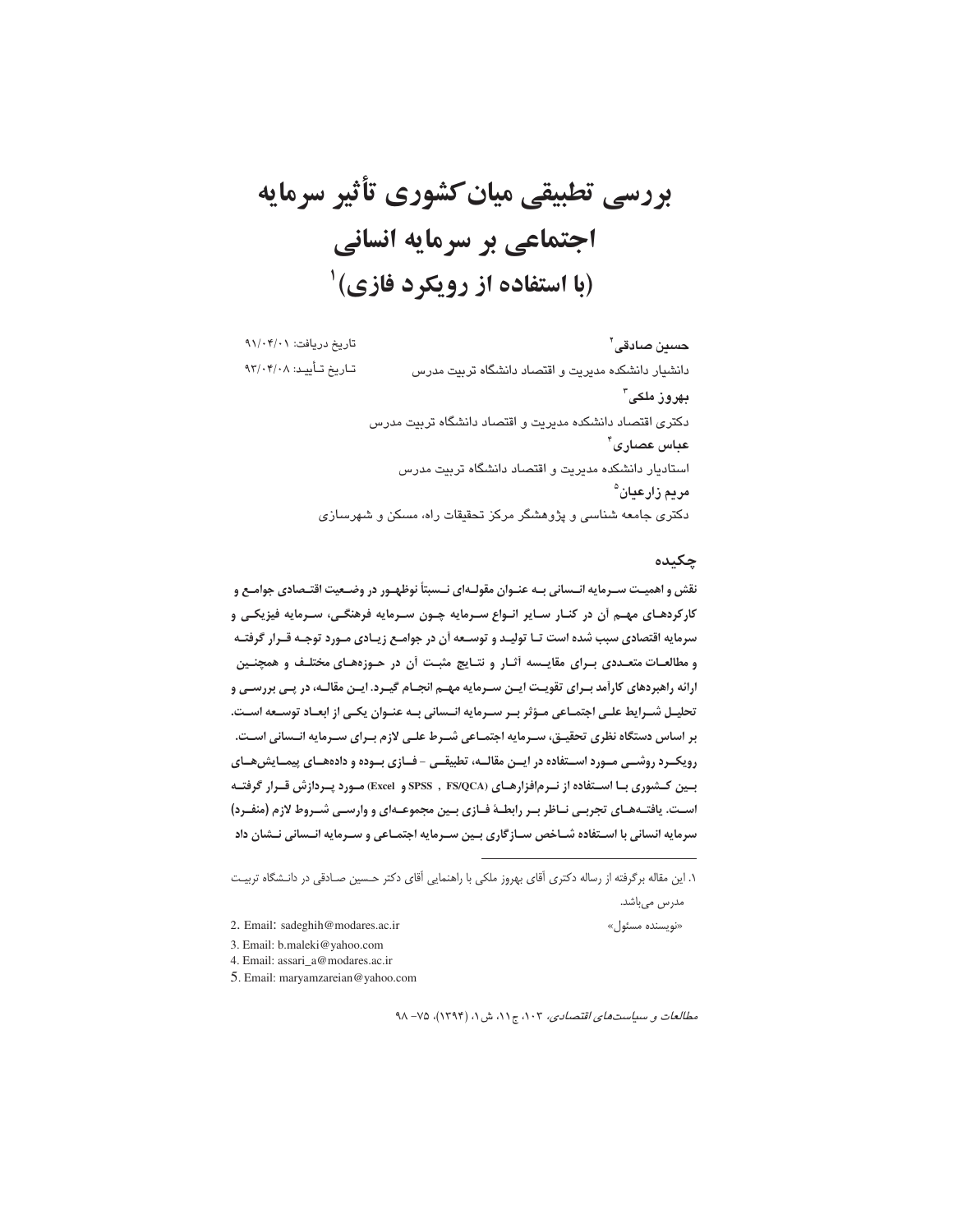در ۷۳ درصـد از کـشورها، سـرمایه اجتمـاعی شـرط لازم بـرای توسـعه انـسانی اسـت؛ شـاخص پوشـــش نیــز حــاکی از پوشـــش ۶۱ درصــد فــضای ســرمایه انـــسانی توســط ســرمایه اجتمــاعی میباشد؛ همچنین مـشخص شـد درجـهٔ عـضویت در مجموعـهٔ سـرمایهٔ اجتمـاعی بـا درجـهٔ عـضویت در مجموعهٔ سرمایه انسانی رابطه دارد، به طـوری کـه هـر چـه درجـهٔ عـضویت کـشورها در مجموعـهٔ سرمایهٔ اجتماعی بالا بیـشتر باشـد، درجـهٔ عـضویت در مجموعـهٔ کـشورهای بـا سـرمایه انـسانی بـالا نیز بیشتر خواهد بود.

> واژگان کلیدی: تحلیل فازی، سرمایه انسانی، سرمایه اجتماعی، مطالعه تطبیقی 015, P30, I15, I25 : دوضوعي: 015, P30, I15, I25

#### مقدمه

موضوع اين پژوهش، تحليل شرايط اجتماعي مؤثر بر سرمايه انساني است. سرمايه انساني، به توانایی یک فرد جهت داشتن انتخابهای مختلف برای دستیابی به سطح رفاه متناظر، اشـاره می نماید (Ranis, 2004). بنابراین در این نگاه، رشد اقتصادی تنها یکی از ابزارهای دستیابی به زندگی بهتر است؛ به طوری که بسط ظرفیتهای ذهنی و برآوردهسازی نیازهای روحی آحاد جامعه، مهمتر از رشد اقتصادی تلقی میشود.

بررسی شاخص سرمایه انسانی سال ۲۰۱۱ که توسط برنامه توسـعه سـازمان ملـل منتـشر گردیده است نشان میدهد که بین کشورها در شاخص سرمایه انسانی تفـاوت معنـاداری وجـود دارد؛ به طوری که کشورهای نروژ، استرالیا، هلند، آمریکا و نیوزلند بـه ترتیـب بـالاترین رتبـه و کشورهای کونگو، نیجر، بروندی، موزامبیک و چاد پائین ترین رتبه را به خود اختـصاص دادهانـد؛ ایران نیز رتبه ٨٨ را در میان ١٨٧ كشور، از آن خود نموده است.

در این خصوص باید توجه داشت، اگر چه درآمد و ثروت ملی به طور بالقوه دامنــه انتخــاب افراد را گسترس میدهد ولی آنچه تعیین کننده است نـه خـود ثـروت، بلکـه روشـی اسـت کـه كشورها، ثروت را به مصرف مىرسانند؛ لذا اگر چه انتظار مىرود كشورهاى با درآمد سرانه بالاتر، از شاخص توسعه انسانی بالاتری نیز برخوردار باشند، ولی لزوماً چنین نیـست. در واقــع مقایـسه رتبه شاخص توسعه انسانی و رتبه درآمد سرانه کشورها نشان می دهد کـه تـا چـه حـد ثـروت و درآمد کل کشور صرف بهبود کیفیت زندگی شهروندان شده است. شواهدی که از بررسی مسئله به دست میآید نشان میدهد در بسیاری از کشورها، رتبـه سـرمایه انـسانی و درآمـد سـرانه از اختلاف بالايي برخوردارند (جدول ١).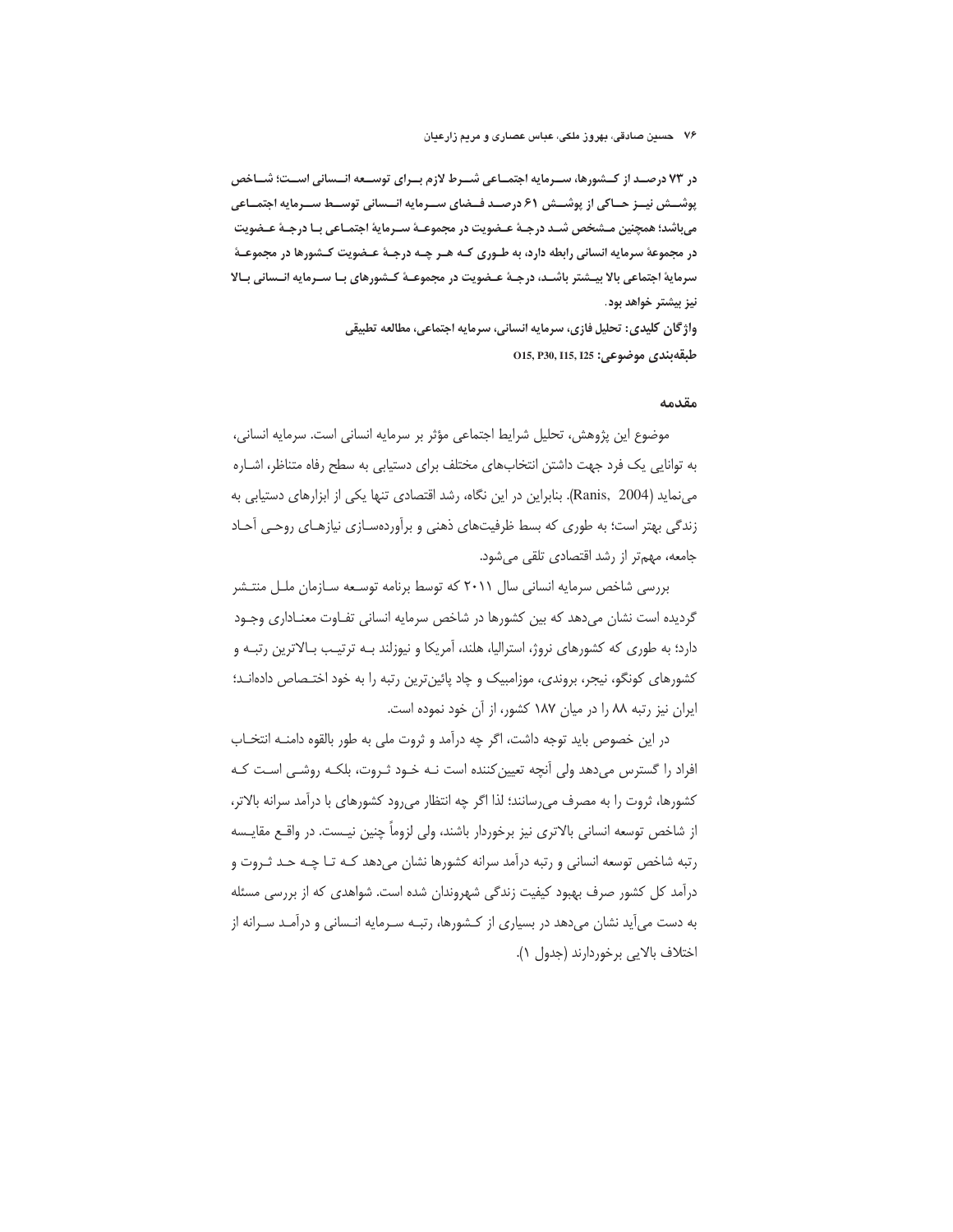| رتبه درآمد سرانه منهای رتبه HDI | رتبه درآمد سرانه              | رتبه HDI      | كشور            |
|---------------------------------|-------------------------------|---------------|-----------------|
| $\mathbf{r}$ .                  | ٣۵                            | ۵             | نيوزلند         |
| ١.                              | ۱۶                            | ۶             | كانادا          |
| ۱۱                              | ٢٣                            | $\mathcal{N}$ | ژاپن            |
| $\mathcal{N}$                   | ٢٧                            | ۱۵            |                 |
| ۱۴                              | ۴١                            | ٢٧            | کرہ جنوبی<br>چک |
| ۵٢                              | $\mathcal{N}\cdot\mathcal{N}$ | ۵۱            | كوبا            |
| $-YY$                           | ۴                             | ۲۶            | سنگاپور         |
| $-\tau$ ۶                       | ١                             | ٣٧            | قطر             |
| $\Delta V-$                     | ۶                             | ۶۳            | كويت            |
| $-\lambda\mathbf{r}$            | ۵٣                            | ۶۶            | روسيه           |
| $-11$                           | ٧۶                            | ٨٨            | ايران           |
| $-\Delta$ .                     | ٣٩                            | ٨٩            | عمان            |
| $-11$                           | ۱۴۳                           | ۱۵۴           | يمن             |
| $-15$                           | ۱۴۴                           | ۱۵۶           | نيجر            |
| $-\Upsilon$                     | ۱۴۸                           | ١۶٩           | سودان           |
| $-11$                           | ۱۵۹                           | $\gamma$      | افغانستان       |

جدول (۱): مقایسه رتبه سرمایه انسانی و درآمد سرانه در کشورها

منبع جدول: دفتر توسعه سازمان ملل، ٢٠١٠

میزان تفاوت شاخص توسعه انسانی و در آمد سرانه کشورها نشان می دهد کـه متغیرهـای توسعه انسانی (آموزش، بهداشت، رفاه و تأمین اجتماعی) لزوماً متناسب با رشد اقتصادی و درآمد کشورها توسعه نمی یابند. همان طور که در جدول (۱) نیز مشاهده میشود این اختلاف در برخی از کشورها منفی می باشد که به این معناست که درآمدهای تحصیل شده به اندازه کـافی صـرف بهبود كيفيت زندگي شهروندان نمي شود.

بنابراین با توجه به این شواهد می توان گفت اگر چه درآمد و ثروت ملـی بـه طـور بـالقوه دامنـه انتخاب افراد را گسترش میدهد، اما لزوماً کلیه مؤلفههای سرمایه انسانی متناسـب بـا درآمـد کـشورها نبوده و به تبع، کیفیت زندگی شهروندان لزوماً متناسب با درآمد سرانه آنها نمیباشد. بر ایـن اسـاس، سؤال اصلی این است که چگونه می توان اختلاف سرمایه انسانی را در بین کشورها تبیین نمود؟

از آنجا که متغیرهای توسعه انسانی (آموزش، بهداشت، رفاه و تأمین اجتماعی) متغیرهـایی هستند که ماهیت اجتماعی دارند، نیاز است تا از مناظری دیگر همچون منظر سیاسی، حکمرانی خوب و روش سیاست گذاری های دولت یا منظر اجتماعی و جامعهشناختی، تفاوت درجه سرمایه انسانی در بین کشورها مورد توجه قرارگیرد.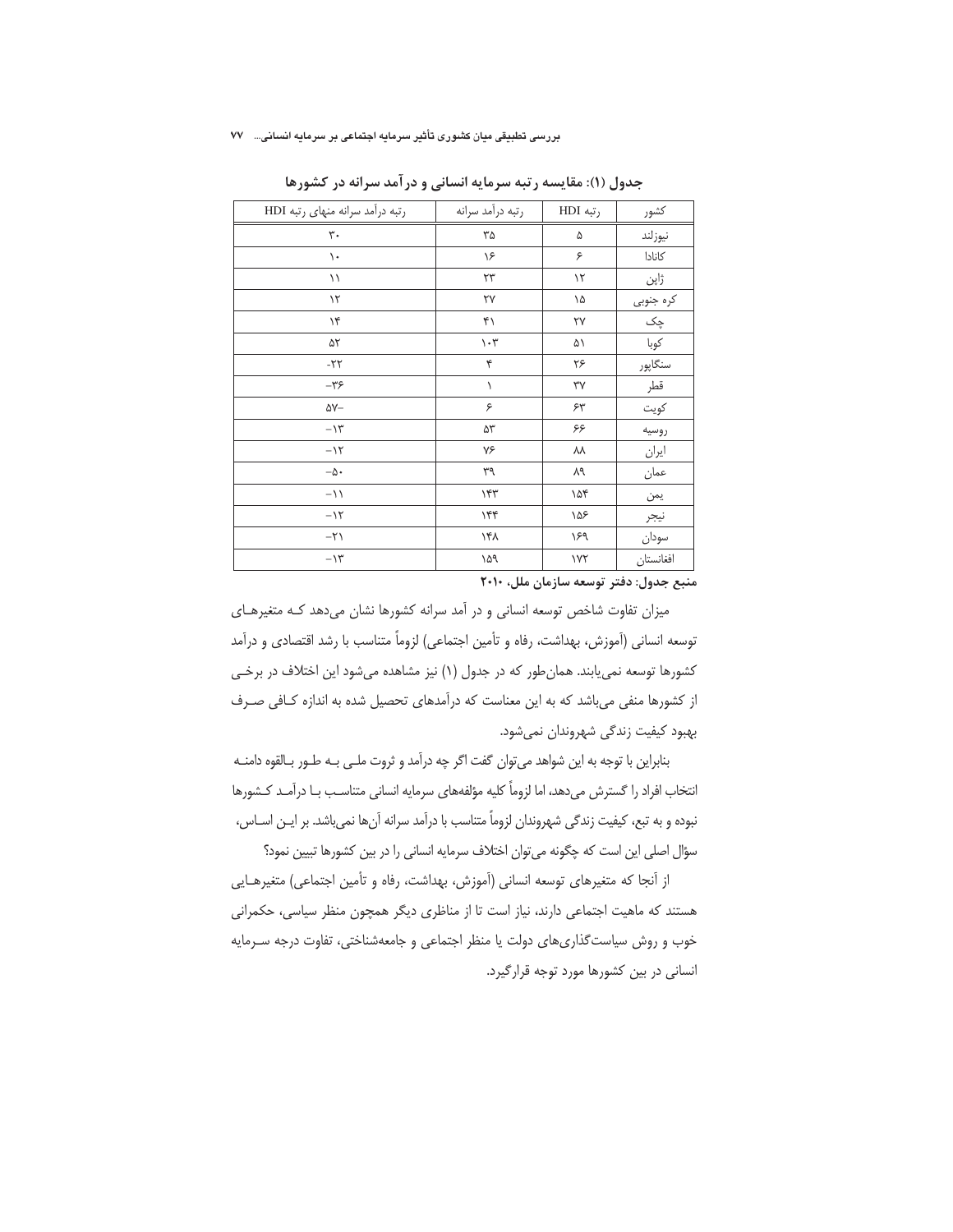در این میان یکی از الگوهای نظری که در دو دهه گذشته و با توجه به تغییر پـارادایمی در الگوی توسعه، بیش از پیش مورد توجه قرار گرفته و به تبع آن سیاستها و برنامههای توسعهای در كشورهاي مختلف اتخاذ و اجرا شده است، الگوي سرمايه اجتماعي مي باشد. شايد مهــمتـرين مزیت و تفاوت الگوی حاضر نسبت به الگوهـای قبلـی را بتـوان در تأکیـد بـر تـأثیر متغیرهـای اجتماعی در فرآیند توسعه دانست.

بر این اساس، مسئله این مقاله بررسی شرایط اجتماعی توسعه سـرمایه انـسانی اسـت. بـر اساس استدلال بیان شده سؤال اصلی پژوهش عبارت است از: چگونـه تفـاوت بـالای شـاخص توسعه انسانی در بین کشورها از منظر اجتماعی قابل تبیین است؟

## ١- يبشينه تحقيق

در دهههای گذشته تحولات عمیقی در درک توسعه به وجود آمده است. تـا پـیش از دهـهٔ ۱۹۷۰ رشد اقتصادی به عنوان محور اساسی توسعه در نظر گرفته می شد. با توجه به نواقص این رويكرد، متفكرين توسعه درصدد معرفي يك شاخص اقتصادي – اجتمـاعي برآمدنـد. مفـاهيمي چون نیازهای اساسی که در جهت توسعهٔ انسانی بودند، هستهٔ اصلی بحـثهـای سیاسـتهـای توسعه شدند و به این ترتیب مفهوم توسعهٔ انسانی معرفی شد (Noorbakhsh, 1998). توسعهٔ انسانی مبتنی بر این ایده است که پیشرفت جوامع انسانی را نمـی تـوان تنهـا بـا درآمـد سـرانه اندازهگیری کرد، بلکه لازمهٔ دستیابی به زندگی بهتر علاوه بر داشتن درآمـد بـالاتر، پـرورش و بسط استعدادها و ظرفیتهای انسانی است<sup>\</sup> (UNDP, 2006).

در این راستا افرادی چون کلمن ٔ و همکارش (۱۹۸۷) در مطالعات خود به بررسـی نقـش خانواده، اجتماع و نظامهای آموزشی در شکل گیری سرمایهٔ انسانی افراد پرداختـهانـد. کلمــن بــا استفاده از مدل لاجیت تأثیر تعاملات خانوادگی بر شرایط تحصیلی دانش آموزان را بررسی کرده است. متغیر وابسته آن وضعیت تحصیلی دانش[موز بود. کلمن در مطالعات خود به بررسی نقـش خانواده، اجتماع و نظامهای آموزشی در شکل گیری سرمایهٔ اجتماعی افراد پرداخت. او شـواهدی ارائه داد که اگر والدین تحصیلات و موقعیت شغلی (سرمایهٔ انسانی) بالایی داشته باشـند، شـرط لازم و كافي براي تشكيل سرماية انساني در فرزندان نيست؛ بلكه بايد سرماية اجتمـاعي نيـز در خانواده وجود داشته باشد. بدین معنا که والدین باید با فرزندان خود دارای وابستگی باشند کـه بـر

2. Coleman

<sup>1.</sup> United Nations Development Programme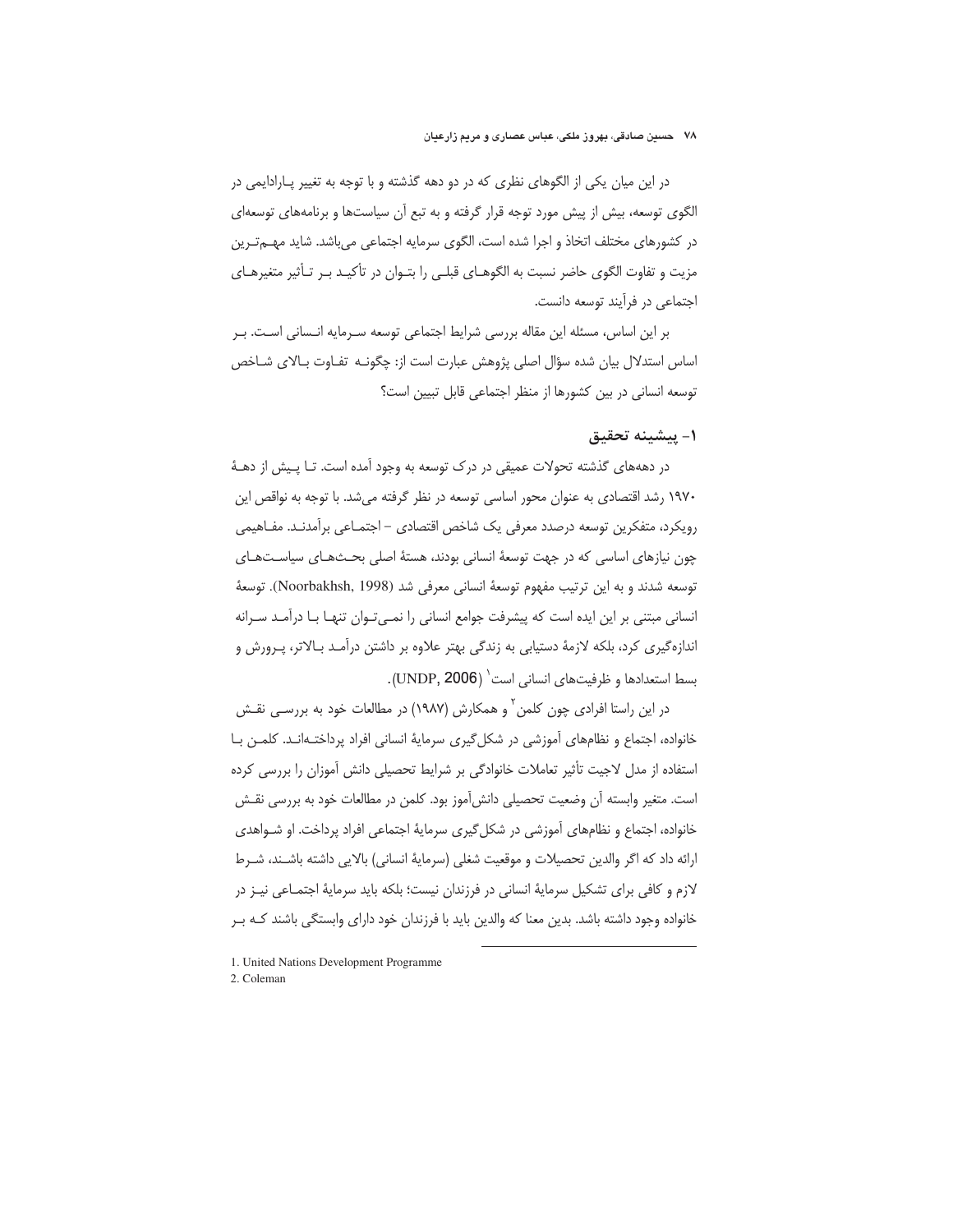#### بررسی تطبیقی میان کشوری تأثیر سرمایه اجتماعی بر سرمایه انسانی… ۷۹

اساس آن حاضر به تخصیص بخشی از وقت و امکانـات مـالی خـود بـرای تحـصیل و آمـوزش فرزندان باشند، چرا که عکس این قضیه نیز ثابت شد. در مطالعات او خانوادههایی با سطح سرمایهٔ انسانی (تحصیلات و موقعیت شغلی) پایین تر وجود داشتند که به دلیل دارا بـودن سـطح بـالای سرمایهٔ اجتمـاعی در خـانواده (وابــستگی، ارتبـاط، اعتمــاد، مـسئولیتپــذیری و مــشارکت دادن فرزندان در تصمیمگیری برنامههای زنـدگی) توانـسته بودنـد سـطح بـالایی از سـرمایهٔ انـسانی (سطح تحصيلات، موفقيت شغلي، سلامت روحي و رواني و شخـصيتي و ...) را بـراي فرزنـدان خود به وجود آورند (Coleman, 1988: 34-38).

گروتارت و سوآمی`(۲۰۰۲) با استفاده از دادههای جمعآوری شده از خـانوادههـا در بورکینـا فاسو، شواهدي ارائه دادند كه طبق أن هر چه شركت داوطلبانه والدين،در انجمن اولياء و مربيـان بیشتر باشد، نرخ ادامه تحصیل به عنوان شاخص سرمایهٔ اجتماعی نیز بالاتر است؛ بـه عبـارت دیگر سرمایه اجتماعی خانواده منجر به شکل5یری سرمایه انسانی فرزندان میشود. این مطالعـه با استفاده از شاخص عضويت در انجمنها و ويژگىهاى جوامع به منظور بررسى تـأثير سـرمايه اجتماعی بر حضور در مدرسه انجام گرفته است.

استنتون<sup>۲</sup> و همکارش در تحقیقی به بررسی دادهها در شبکههای دانش[مـوزان دبیرسـتانی مکزیک پرداختهاند. پژوهشگران در این تحقیــق جــدای از بررســی تــأثیر وضــعیت اجتمــاعی و اقتصادي والدين به بررسي اين موضوع پرداختهاند كه چگونه نمـرات دانـش[مـوزان و انتظـارات آموزشی و حرفهایشان تحت تأثیر روابط ابزاری و عوامـل نهـادی (ماننـد معلمـان و مـشاوران راهنمایی) می باشد. هر چند که نویسندگان شواهدی برای ارتباط بین نمرات و انتظارات شغلی و سطح سرمایه اجتماعی پیدا کردهاند، لکن نتایج نشان میدهد که دانشآموزان دو زبانــه شــرایط ویژهای برای دست آوردن حمایتهای نهادی لازم در موفقیت در مدرسـه و تحـرک اجتمـاعی دارند. به عبارت دیگر دو زبانه بودن باعث بالا رفتن سرمایه اجتماعی در خانواده مـیشــود و ســرمایهٔ اجتماعی، وقتی در خانوادهها بالا باشد موجب میشود، ارتباطات افراد با محیط اجتماعی بیــشتر شــده، شخصيت اجتماعي و موقعيتهاي تحصيلي و شغلي أنها نيز بهتر باشد (Stanton, 1999: 124).

کلمن و هافر<sup>"</sup> اطلاعات کمّی از ۲۸۰۰۰ دانش[مـوز در مجمـوع ۱۰۱۵ دبیرسـتان دولتـی، کاتولیک و خصوصی در آمریکا در طول دوره هفت ساله بین ۱۹۸۰ و ۱۹۸۷ جمعآوری کردهانــد.

-

- 1. Grootaert & Swamy
- 2. Stanton
- 3. Hoffer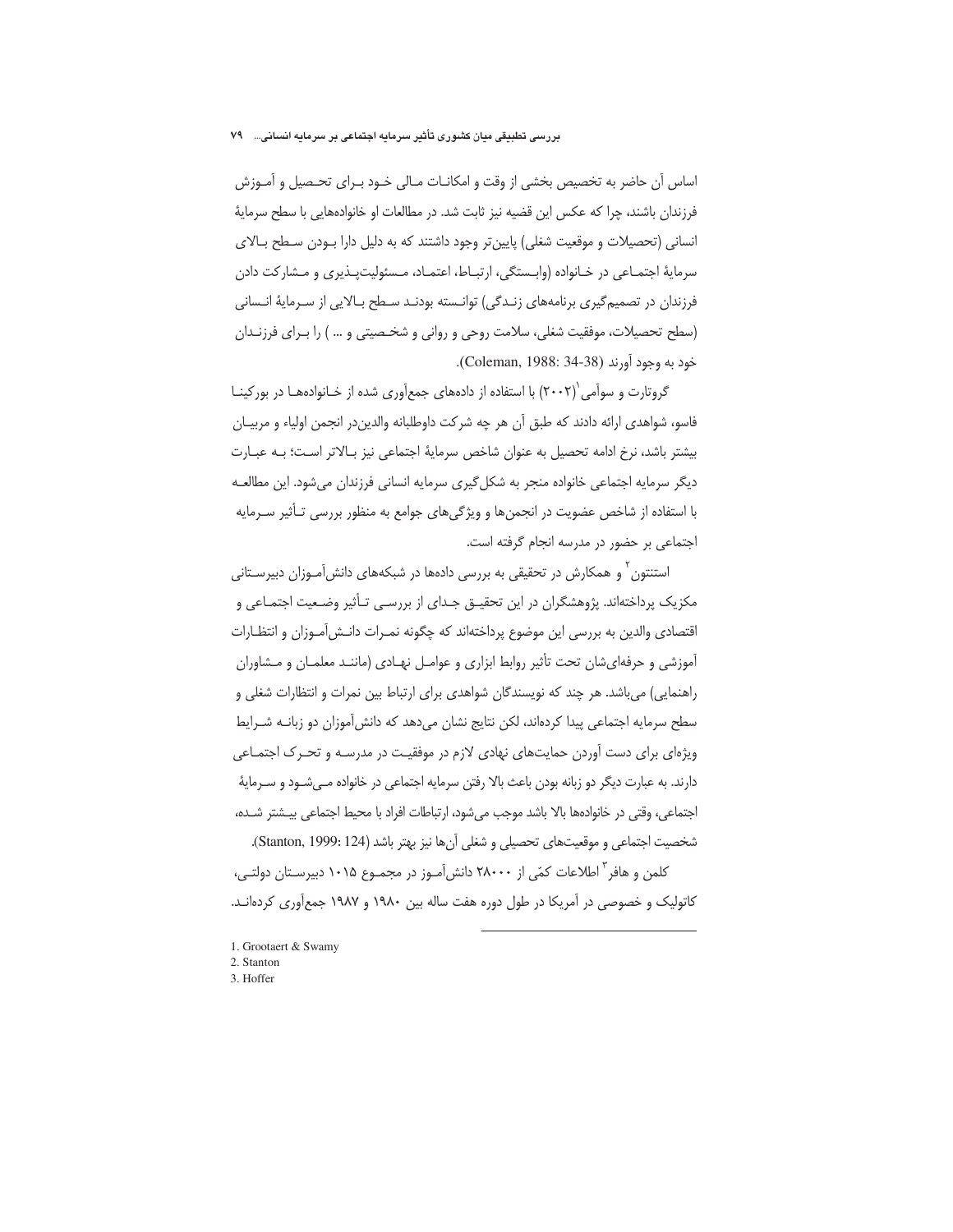اطلاعات مورد بررسی پژوهشگران عبارتند از: درصد دانش آموزان در مدارس دولتی و خصوصی، با سطح درآمد خانواده، ویژگیهای خانوارها دانش[مـوزان و روابـط والـدین بـا مدرسـه، مخـارج سالانه هر دانش[موز در مدارس دولتی و خصوصی در سال، نرخ مشارکت توسط بخـش مدرسـه در برنامههای ملی. از این تحقیق طولی چنین نتیجهگیری شده است کـه سـرمایه اجتمـاعی در خانواده دانش[موزان و اجتماعاتشان منجر به کـاهش تعـداد مـوارد تـرک تحـصيل در مـدارس کاتولیک نسبت به نرخ بالای آن در مدارس دولتی شده است (Coleman & Hoffer, 1987).

از سوی دیگر تحقیقات رو به رشد پیرامون عوامل اجتماعی مؤثر بر سلامتی نشان میدهد که وجود سرمایه اجتماعی در اجتماعات، حافظ سلامتی است؛ لـین در مطالعـاتش بـر روی ۴۸۰ بيمار سرطاني انجام داد، نشان داد كه بيماران از طريق شبكههاي اجتماعي مي توانند اطلاعـات، پول یا حمایت روانی را که برای درمان و بهبود نیاز دارد به دست آورند، به عبارتی افرادی که در شبكة اجتماعي غني از حمايت، اعتماد عمومي، اطلاعات و هنجارها زندگي مي كنند، منـابعي در اختيار دارند كه بر سلامت آنها اثر مثبت مي گذارد (Lin, 2001).

بولین و همکاران مدل تجربی با استفاده از مجموعهای از دادههای پانـل فـردی از ســه دوره زمانی مختلف در سوئد برآورد کردهاند، که نشان میدهد خانواده به صورت مستقیم و غیرمستقیم در توليد سلامت افراد نقش دارند. روش مورد استفاده اين محققان رگرسيون لجستيک مىباشد. نتــايج نشان می دهد میزان بالای سرمایه اجتماعی با سطح بالای سلامتی در افراد رابطه دارد. به عبارتی افرادی که سرمایه اجتماعی بالاتری دارند، افراد سالم تـری هـستند و سـطوح پـایین تـر از سـرمایه اجتماعي با سطح پايين تر سلامتي ارتباط دارد. همچنين سرمايه اجتماعي مشوق اعتمـاد عمـومي و عضویت [در گروهها] نیز هست؛ این عوامل می¤وانند افراد را از رفتارهایی همچون کشیدن سیگار و میگساری که برای سلامتی مضر هستند، بر حذر دارند (Bolin, Lindgren, et al, 2002).

هی هانگ هیس تانگ<sup>۱</sup> در پایاننامه خود با عنوان «دانش[موزان تازه وارد در هنگ کنگ: تطبيق و موفقيت تحصيلي» مي گويد فرآيند تطبيق به معنى فعال سازي و انباشت سـرمايههـاي (فرهنگی و اجتماعی) است. نتـایج تحقیـق نـشان مـیدهنـد کـه شـبکههـای حمـایتی عامـل متمـایز کننـده راههـای مختلـف تطبیــق هــستند. شـبکههـای حمـایتی، بـه عنـوان شـکلی از سرمایه اجتماعی، شرط لازم برای فعالسازی سرمایه فرهنگـی دانـشآمـوزان تــازه وارد هــستند  $(Tang, 2003)$ 

-

1. Tang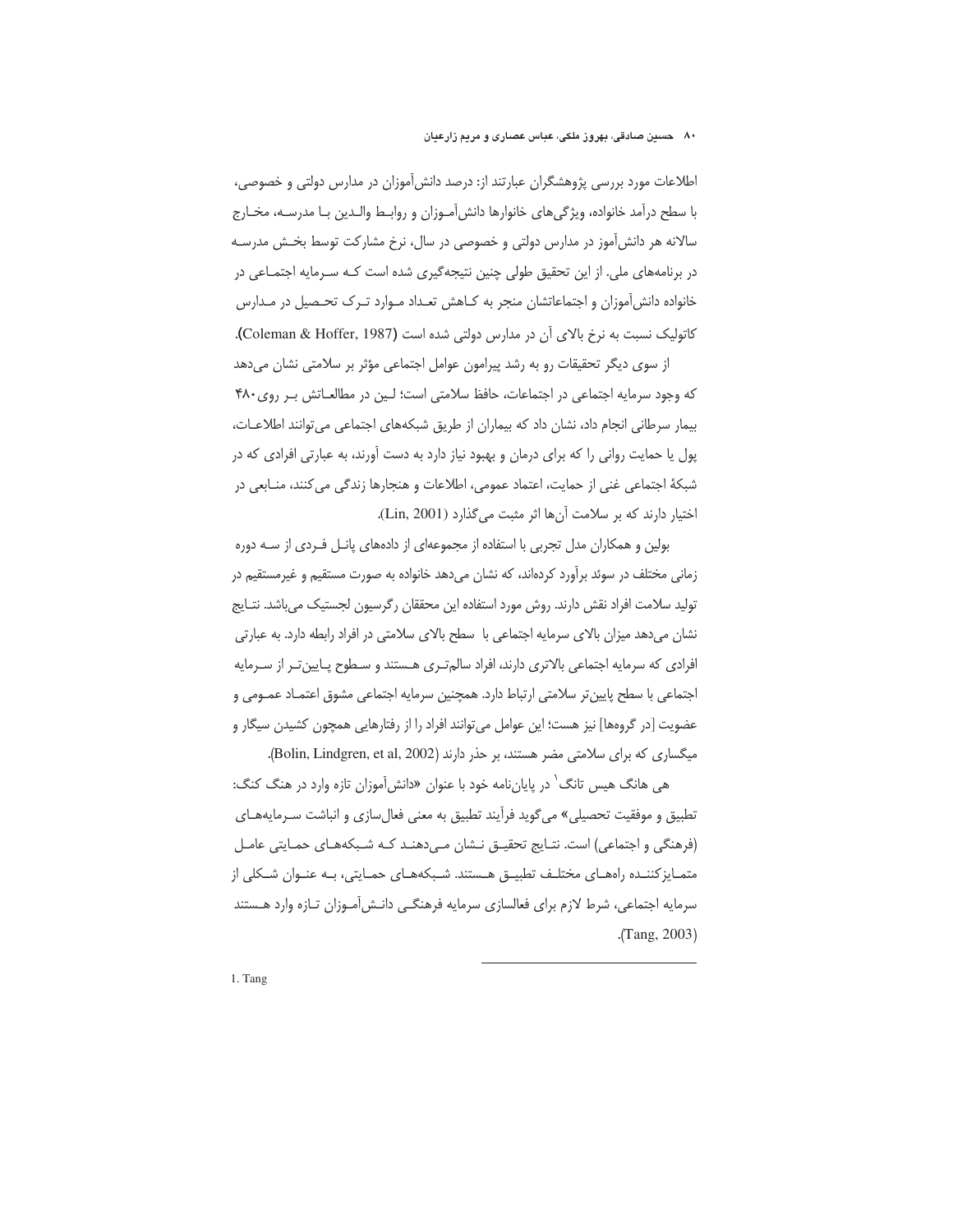#### بررسی تطبیقی میان کشوری تأثیر سرمایه اجتماعی بر سرمایه انسانی... ۸۱

یاتنام<sup>۱</sup> در کتاب خود *«بولینگ یک نفره»* متذکر شده است «رشد کودک به شـدت تحـت تأثیر سرمایه اجتماعی است» و ادامه می دهد حضور سرمایه اجتماعی بـا نتـایج مثبـت متعــددی خصوصاً در سرمایه انسانی مرتبط دانسته شده است» (Putnam, 2000). بر طبــق نظـر وی در این کتاب، این نتایج مثبت حاصل سرمایه اجتماعی والـدین در اجتمـاع هـستند. در ایـالاتی کـه سطح سرمايه اجتماعي بالاتر است، موفقيت تحصيلي نيز بيشتر است (همان).

از سوی دیگر ارو<sup>۲</sup> استدلال می *کند* که عوامل اجتماعی مثل اعتماد، نقش مهم و اساسی در عملکرد سیستمهای اقتصادی بازی می کند و اعتماد را عامل اساسی در پیامدهای اقتصادی بیان می کند. اثر گذاری اعتماد بر رشد اقتصادی از طریق کاهش هزینه مبادلاتی، اثرگذاری اعتماد بـر توسعه مالی و کاهش ریسک برای افزایش نرخ پس انداز جامعه باشد.

گروتارت<sup>۳</sup> در مطالعه خود بیان می *کند* که مطالعات مقطعی بین کـشوری حـاکی از ارتبــاط قوی بین اعتماد و رشد است. این نتیجـه موجـب تقویـت یافتـههـای قبلـی شـد کـه حتـی در کوتاهمدت بین اعتماد و رشد رابطـه معنــاداری وجــود دارد. در ســطح روســتاها مطالعــات نــشان می دهد که صداقت، وفاداری و همپاری در بین مردم فقیر زیاد است و بـسیاری از کاسـتی هـا را یوشش میدهد. از آنجایی که سرمایه اجتماعی می تواند حقوق مالکیـت را تـضمین کنـد، گفتـه می شود که وجود سرمایه اجتماعی، در اغلب موارد به نفع ثروتمندان است، زیرا آنها دارایی های بیشتری برای از دست دادن دارند؛ اینکه واقعاً سرمایه اجتمـاعی بیـشتر بـه نفـع فقـرا اسـت یـا ثروتمندان، نمی توان به آن جواب قطعی داد، ولی مـسلم اسـت کـه همـه از آن نفـع مـی,برنـد. همچنین آنها اشاره می کنند که یکی از مطالعاتی که در سطح خانواده صورت گرفته است نشان می دهد سرمایه اجتماعی به طور معناداری احتمال فقیر بودن یک خـانواده فقیـر را ۷/۳۶ درصـد کاهش و در مقابل احتمال ثروتمند شدن را در بین ثروتمندان فقط ۴ درصـد افـزایش مـ ,دهـد. همچنین یک تحلیل رگرسیونی نشان میدهد که این عامل بیشترین تأثیر مثبت را بر فقیرتـرین خانوارها داشته است (Grootaert & Bastelaert, 2002).

بیوگلس دیک و همکارانش ً در مقاله خود تحت عنوان «اعتماد و رشد اقتصادی» به دنبال بیان رابطه بین دو متغیر میباشند. آنها با تمرکز برکار ناک وکیفر (۱۹۹۷) نشان مـیدهنـد کـه

<sup>1.</sup> Putnam

 $2.$  Arrow

<sup>3.</sup> Grootaert

<sup>4.</sup> Beugelsdijk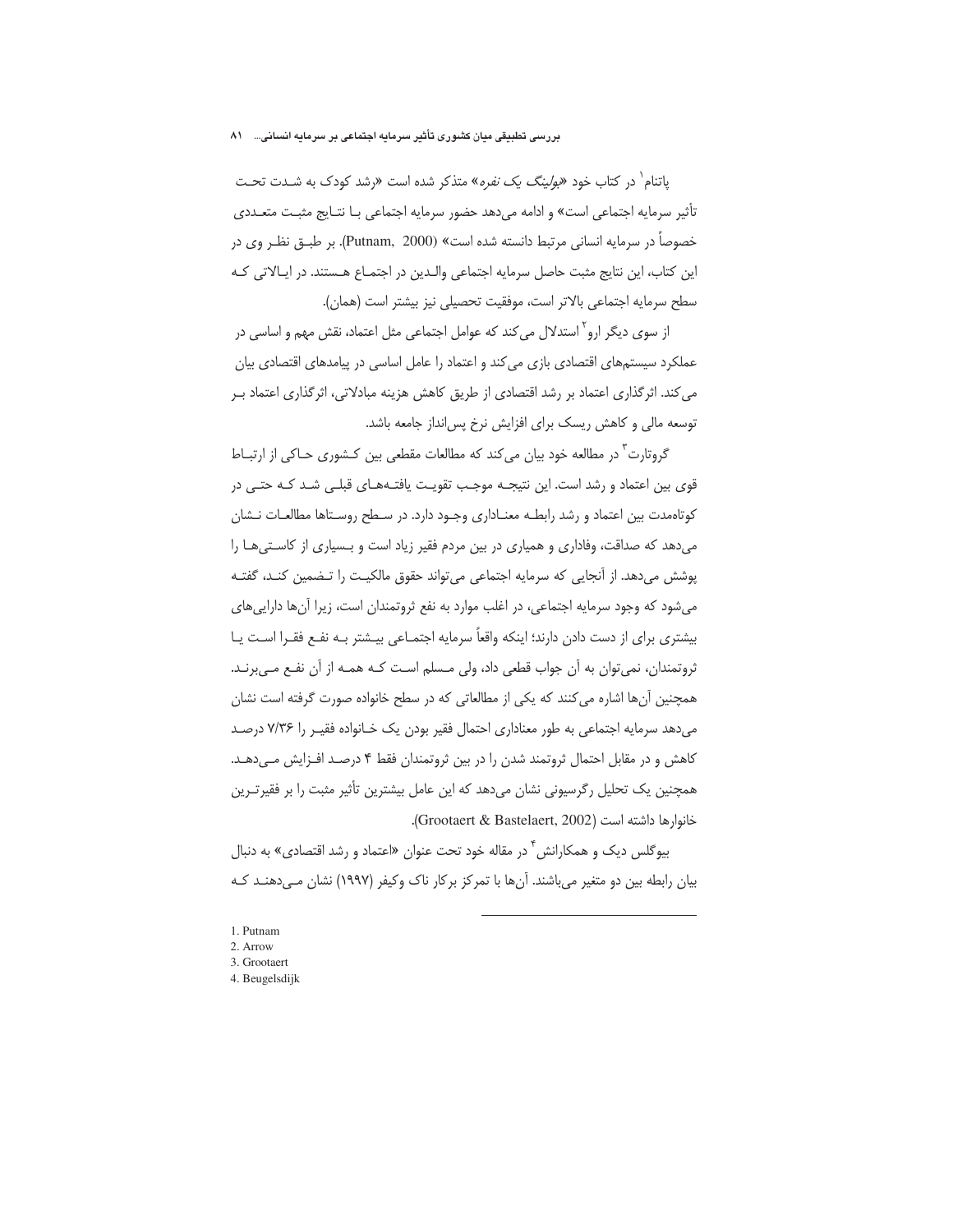میزان اثرگذاری اعتماد بر رشد اقتصادی به مجموعه متغیرهای موجود در رگرسیون بستگی دارد. آنها بیان می کنند که سطح قیمت کالاهای سرمایهگذاری عامل بـسیار تعیـین کننـدهای بـرای معنیداری ارتباط بین رشد و اعتماد میباشد. بر اساس نتـایج آنهـا بـا وجـود ثبـات سـایر شـرایط افزایش ۱۰ درصد در اعتماد اثری بر رشد اقتصادی در حدود ۰/۹ درصد دارد که البته معنیداری آن بـه شدت به شاخص در نظر گرفته شده برای سرمایه گذاری بستگی دارد (Beugelsdijk & ..., 2002).

## ۲- چارچوب نظری

سرمایه اجتماعی به پیوندها و ارتباطات میان اعضاء یک شبکه به عنوان منبعـی بـا ارزش اشاره دارد كه با خلق هنجارها و اعتماد متقابل، موجب تحقق اهداف اعضاء مى شود و حـداقل از دو کانال بر مؤلفههای سرمایه انسانی (سلامتی، آموزش و درآمد سرانه) اثرگذار است: اعتمـاد؛ و شبكه روابط اجتماعي.

## ۲-۱- اعتماد و سلامتی

اعتماد اجتماعی می تواند شرایط برقراری و دوام دوستی را مهیا سـازد و بـا کـاهش تـنش فردی و افزایش حس کنترل، تندرستی افراد را حفظ نماید. همچنین اگر اعتماد اجتماعی در حـد مطلوبی باشد، موجب مشارکت بیـشتر در دسـتیابی بـه امکانـات رفـاهی، بهداشـتی و آموزشـی می شود؛ به این ترتیب سطح سلامت جسمی و روانی افراد بهبود می یابد.

همـان گونــه كــه كاركردگراهــا معتقدنــد بــا گــسترش اعتمــاد ميــان افــراد و در نتيجــه گسترش دامنه روابط اجتماعی، فرد می تواند در شرایط نـامطلوب بـه کمـک ایـن افـراد، بـا آن شرایط مقابله کند و همین امر باعث میشود فشار روانی برآمده از چنین شـرایطی کـاهش یابـد .(Lin, 2001); (Turner, 2003); (Kawachi, 2001)

## ۲-۲- اعتماد و در آمد سرانه

مکتب نهادگرایی از جمله دیدگاههایی است کـه بـه بررسـم اثـر اعتمـاد در فعالیـتهـای اقتصادی و تولیدی می پردازد؛ در این دیـدگاه، اعتمـاد یـک عامـل کـاهش‹هنـده هزینـههـای مبادلاتی در فعالیتهای اقتصادی و همچنین عاملی است که منجر به تغییرات انگیزشی به نفـع فعالیتهای اقتصادی میشود، چرا که قرارداد کاملی که بتواند تمام جوانب و هزینههـای جـانبی یک قرارداد را در برداشته باشد، غیر ممکن یا بسیار مشکل و پرهزینه است. در این حالـت اسـت که اعتماد و سرمایه اجتماعی به کمک افراد و گروهها آمده و با کاهش فرصتطلبی، ضعفهـای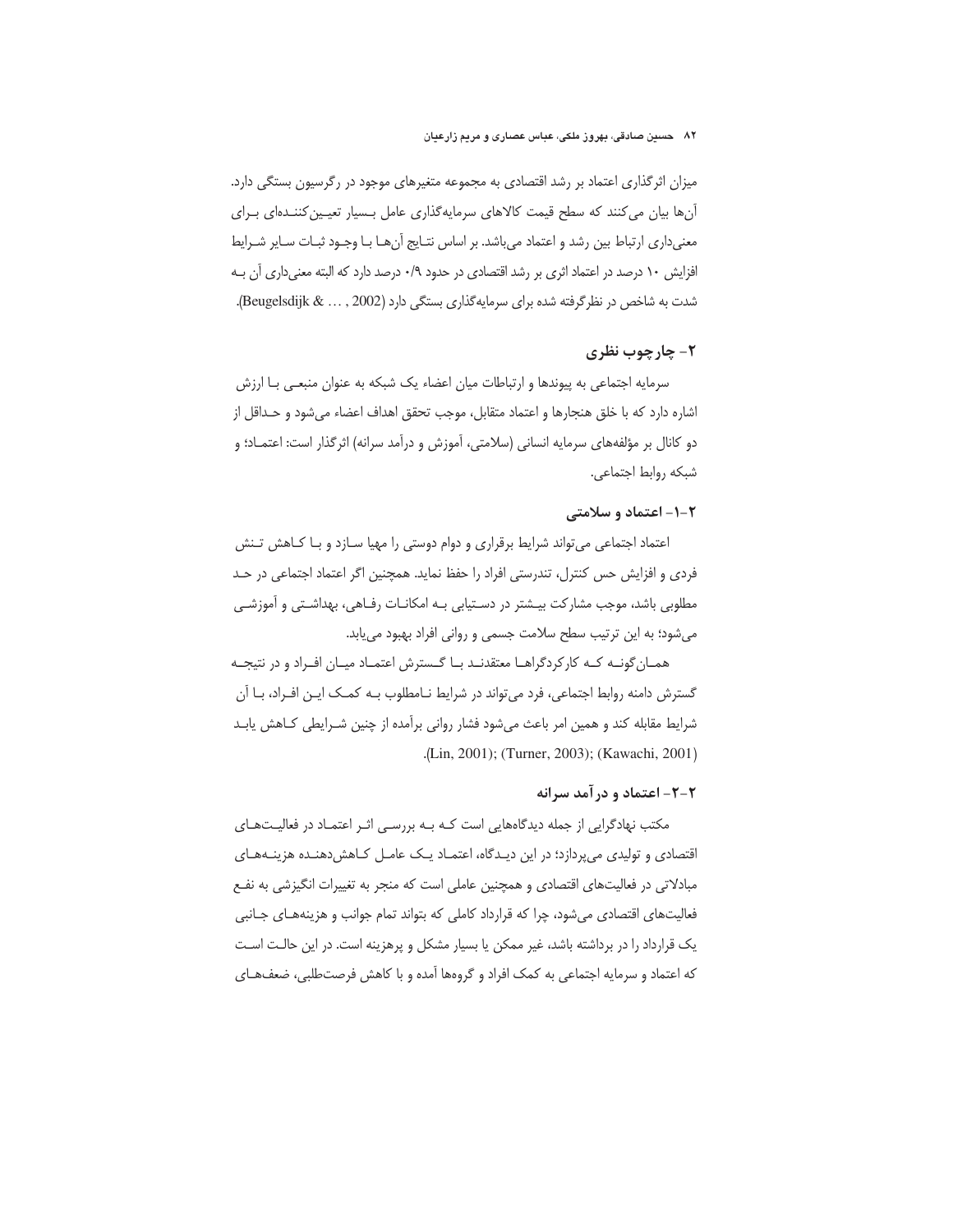#### بررسی تطبیقی میان کشوری تأثیر سرمایه اجتماعی بر سرمایه انسانی... ۸۳

موجـود در قراردادهـای نــاقص را جبــران كــرده و ضــمن ايجــاد رونــق اقتــصادی مــی توانــد بازدهی قراردادها و مناسبات را افزایش دهد؛ البته این امکــان وجـود دارد کــه بتــوان کــنش۱عــای گروهی از مردم را که در بین آنان اعتماد بسیار پایین مـیباشـد، هماهنـگ کـرد، ولـی ایـن وضـع قاعدتاً دربردارنده هزینههـای معـاملاتی اضـافی و پرهزینـه در رابطـه بـا نظـارت، مـذاکره، اقامـه دعاوی حقوقی و تنفیذ توافق های رسمی خواهد بود. اعتماد به اشخاص کمک می کنـد تـا هزینـه تشخیص احتمالات مختلف و بررسی شرایط أنها را مقرون به صرفه کند. اعتماد همچنین تبادل اطلاعات بین طرفین را تسهیل می کند و باعث میگردد که افراد با اعتمـاد بـه طـرف مقابـل و انتظار از اینکه طرف مقابل از این اطلاعات سوءاستفاده نمی کنـد، اطلاعـات را در اختیـار طـرف مقابل قرار دهند، که این خود می تواند به کارا شدن هر چه بیشتر تخصیص پویای منـابع کمـک كند. در جوامعي كه سطح اعتماد پايين است، كـارآفرين هـا بايـد هزينـههـاي بـالايي را صـرف کنترل و نظارت بر فعالیتهای خود کنند؛ علاوه بر این هر جا که سرمایه اجتمـاعی بـالا باشـد، بازارهای رسمی اعتبار که متکی بر روابط شخصی است، میتواند سرمایهگذاری را تـسهیل کنـد (قاسمی، ۱۳۸۸)؛ (رحمانی، ۱۳۸۶).

## ۲-۳- شبکه روابط اجتماعی و سلامتی

در هر یک از سطوح خرد، میانی و کلان، شبکه گسترده روابط اجتماعی، با افزایش انتـشار اطلاعات مرتبط با سلامت بر رفتارهای مرتبط با تندرستی تأثیر میگذارد و بدین ترتیب احتمال انتخاب هنجارهای رفتاری سالم یا اعمال کنترل اجتمـاعی بـر رفتـار ضـد سـلامت را افـزایش می دهد؛ به طور مثال یک بیمار سرطانی می تواند در صورت دارا بودن شبکه روابط اجتمـاعی، اطلاعات، یول یا حمایت روحی را برای درمان، به دست آورد.

طرفداران نظریات تلفیقی و متأخر جامعهشناسی بر این باورند که وجود شبکههای اجتماعی به صورت حایلی در مقابل فشارهای درونی و بیرونی عمل می کنند؛ به نحوی که با فراهم آوردن حمایتهای عاطفی، دوستیها و فرصتهایی برای اعمال اجتمـاعی معنـیدار در قالـب سـرمایه اجتماعی، اثر بسیار مهم و مؤثری برای افزایش توان مقابله افراد با مـشکلات و افـسردگی دارد. ضمن اینکه افراد دارای پیوندهای قوی در تعاملات اجتماعی، به شکل بهتری می تواننـد کنتـرل زندگی خود را به دست بگیرند و در حل مسائل زنـدگی از حمایـتهـای اجتمـاعی شـبکههـای ارتباطی خود برخوردار باشند.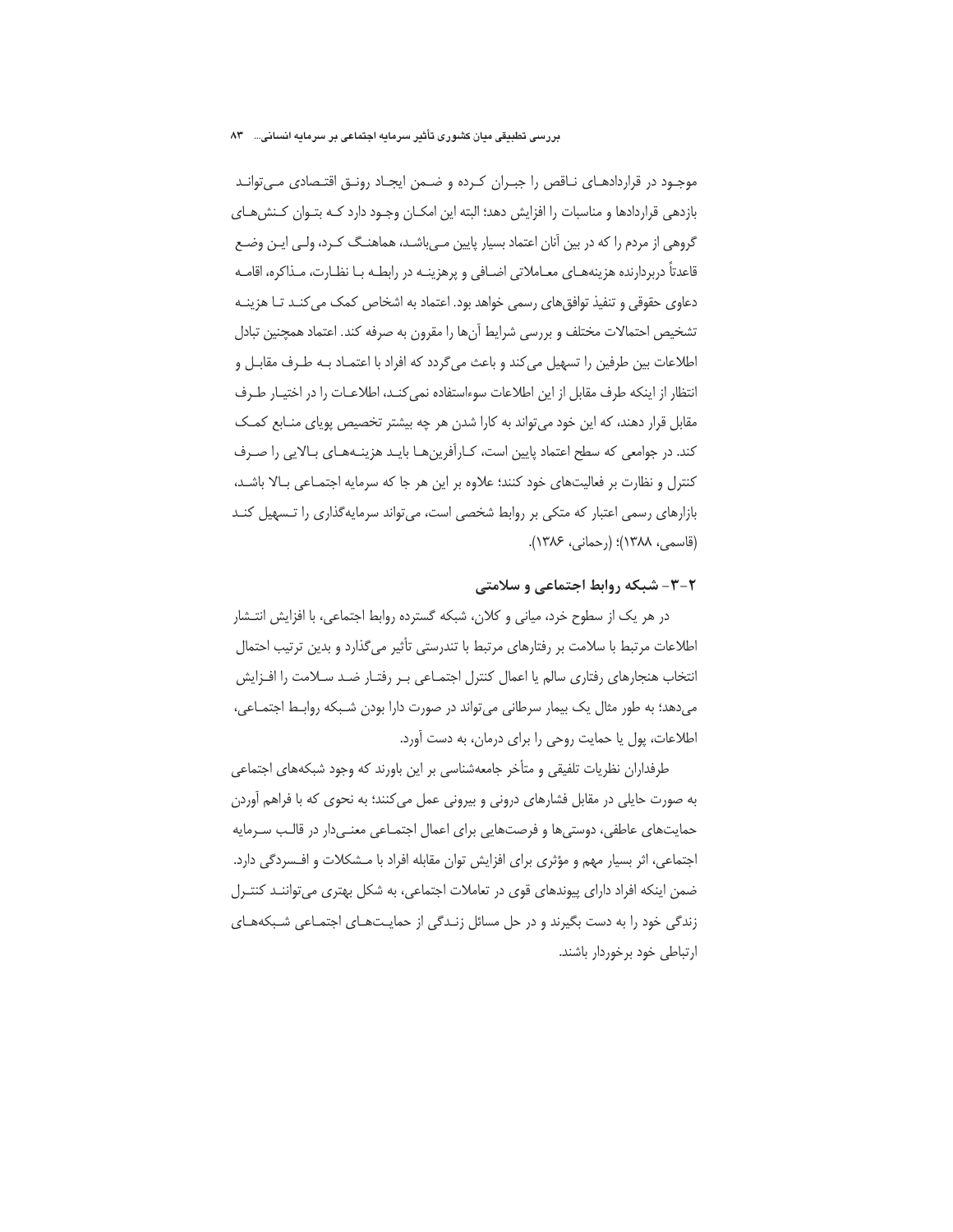۲-۴- شبکه روابط اجتماعی و آموزش

در بحث روابط اجتماعی و آموزش می توان دو نوع شبکه را از هم تمیز داد: ١- ارتباطهای درون خانواده یا زمانی که والدین با یکدیگر و فرزندانشان میگذرانند ۲– ارتباطات بیرون خانواده كه شامل ارتباطات با گروههـا و نهادهـا از جملـه خويـشاوندان، همـسايگان، اوليـاء و مربيـان و مسئولان مدرسه است.

كلمن از نظريهپردازان اصلي پارادايم سرمايه اجتماعي بر ارتباطات درون خـانواده و روابـط والدین – فرزندان در توسعه سرمایه انسانی تأکیـد بـسیار دارد. او روابـط درون خـانواده را بـرای دستاوردهای آموزشی فرزندان بسیار مهم و اساسی میداند؛ این روابط، سازوکار مهمی است کـه از طريق أن انتظارات تحصيلي والدين به فرزندان انتقال مي يابد و انتظارهاي تحـصيلي أنهـا را تحت تأثیر قرار میدهد؛ از سوی دیگر روابط و شبکه اجتمـاعی بیـرون خـانواده نیـز در توسـعه سرمايه انساني فرزندان اهميت بالايي دارد (Coleman, 1988; meier, 1999).

میر` (۱۹۹۹) روابط بین ارتباطات والدین – فرزندان و دانشآموز – آموزگار و دسـتاوردهای تحصیلی را به صورت نمودار ۶و۲ نشان میدهد:



1. Meier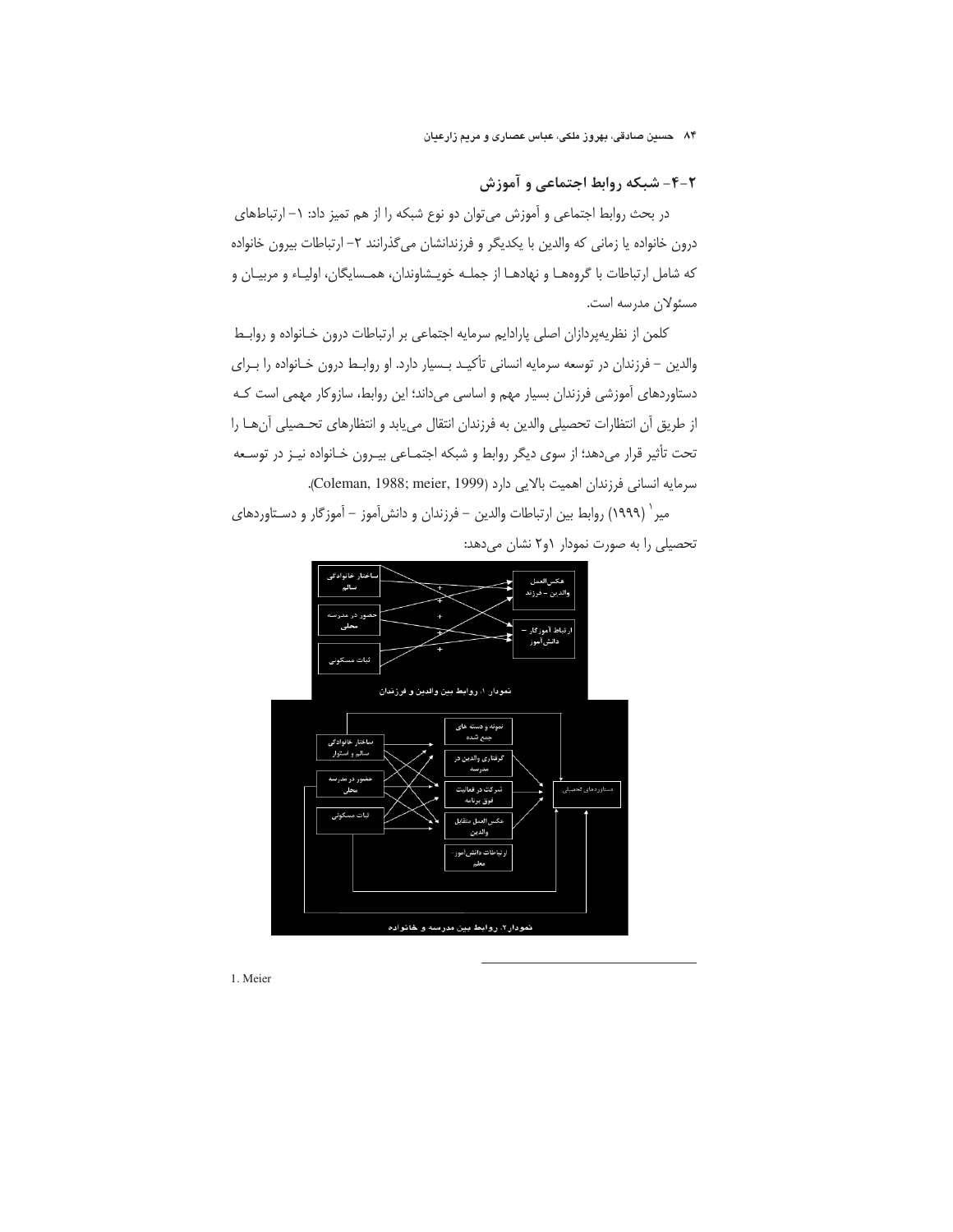بررسی تطبیقی میان کشوری تأثیر سرمایه اجتماعی بر سرمایه انسانی... ۸۵

## ۲-۵- مدل علّی پژوهش

لذا بر مبنای این رهیافت، دستگاه نظری این مقاله را می توان بهصورت زیر فرموله کرد:



منطق استدلال تئوریک به این صورت است که سرمایه اجتماعی از طریق دو کانال شبکه روابط اجتماعي و اعتماد اجتماعي بر مؤلفههاي سرمايه انساني تأثير مي گذارد. به عبارتي اعتمــاد اجتماعی افراد به یکدیگر از طریــق کــاهش هــراس از فرصــتـطلبــی، ضـعفـهــای موجــود در قراردادهای ناقص را جبران کرده و ضمن ایجاد پیشرفت اقتصادی میتواند بـازدهی قراردادهـا و مناسبات را افزایش دهد و هزینههای معاملاتی را کاهش دهد، اعتماد اجتماعی مـردم همچنـین به حفظ تندرستی افراد کمک می کند، چرا که حس کنترل فردی را افزایش میدهد و به کاهش تنش و اضطراب افراد می|نجامد. همچنـین شـبکه روابـط اجتمـاعی افـراد در جامعــه بهبــود در شاخصهای آموزشی را در پی خواهد داشت. البته ممکن است به صرف وجود رابطه همبــستگی میان سرمایههای اجتماعی و انسانی، سرمایه انسانی مولد سـرمایه اجتمـاعی پنداشـته شـود، در حالی که سؤال این است که چگونه ماهیت ذاتی سرمایه انسانی خواهد توانست روابط اجتمـاعی و اعتماد را در جامعه تبیین نماید؛ ضمن اینکه مبـانی نظـری قابـل اتکـایی در خـصوص تـأثیر مؤلفههای سرمایه انسانی بر سرمایه اجتماعی مشاهده نمی شود.

> بر اساس مبانی نظری، فرضیات تحقیق به این صورت استخراج میگردد: ١- سرمايه اجتماعي شرط لازم براي سرمايه انساني است.

٢– درجهٔ عضویت در مجموعهٔ سرمایهٔ اجتماعی بـا درجـهٔ عـضویت در مجموعـهٔ سـرمایه انسانی رابطه دارد، به طوری که هر چه درجهٔ عضویت کشورها در مجموعـهٔ سـرمایهٔ اجتمـاعی بیشتر باشد، درجهٔ عضویت در مجموعهٔ کشورهای با سرمایه انسانی بالا نیز بیشتر خواهد بود.

## ٣- تعريف مفاهيم مقاله

## **۳-۱- سرمایه انسانی**

شاخص سرمایه انسانی درصدد اندازهگیری متوسط دستیابی یک کشور به سه بعـد اساســی توســعه است که معیار محاسبه این شاخص، میانگین سه نماگر به شرح ذیل میباشد (صادقی و همکاران، ۱۳۸۶):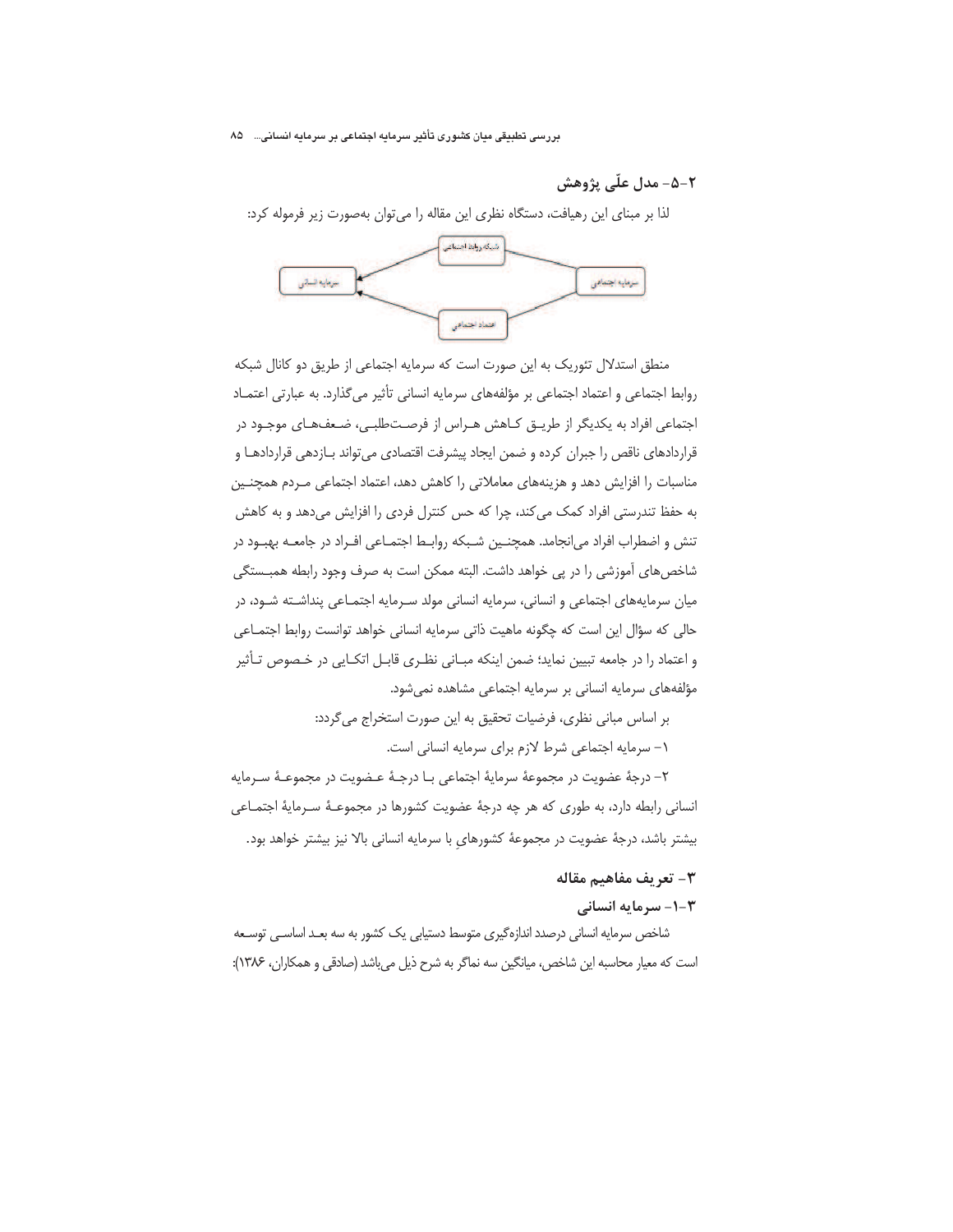الــف- زنــدگي طــولاني تــوأم بــا ســـلامتي، كــه بــا معيــار اميــد بـــه زنــدگي ` اندازهگیری میشود. ب– آموزش َ و دانش که به وسـیله نـرخ سـواد بزرگـسالان (بـا وزن دو سـوم) و نـسبت ترکیبے ثبت نام ناخالص در دورہ ابتـدایی، راهنمـایی و متوسـطه (بـا وزن یـک سـوم) محاسبه می شود.

ج– استاندارد شایسته زندگی که از طریق درآمد سرانه بـر اســاس برابــری قــدرت خریــد ّ محاسبه می شود.

عملکرد هر بعد به صورت مقداری بین (صفر و یک) بیان میشود و از رابطه زیـر محاسـبه می شود (همان):

 $Xi = (xi - minxi) / (maxi - minxi)$ 

در رابطه فوق xi بیانگر بعد مورد نظر است و Xi نیز شـاخص ابعـادی را نــشان مــ ردهــد. مقادير حداقلها و حداكثرها نيز به صورت ذيل مي باشد (همان): - حداقل امید به زندگی، ٢۵ سال و حداکثر ٨۵ سال: – حداقل نرخ دانش و آموزش ٠ درصد و حداكثر ١٠٠ درصد؛

- حداقل درآمد سرانه ۱۰۰ دلار و حداکثر ۴۰۰۰۰ دلار.

## ۲-۲- سرمایه احتماعی

برای انـدازهگیـری ایـن مفهـوم، دو بعـد شـبکه روابـط اجتمـاعی و اعتمـاد اجتمـاعی در نظر گرفتـه شـده اسـت و هـر كـدام از ايـن ابعـاد از طريـق معـرفهـاي تجربـي مـشخص ارزیابی شدهاند. بـرای ارزیـابی بُعـد شـبکه روابـط اجتمـاعی، از معـرفهـای تجربـی تعلـق یـا عـضویت در انجمـنهـای داوطلبانـه اسـتفاده شـده اسـت. پـس از محاسـبه میـزان عـضویت برای هر یک از مـوارد، بـا اسـتفاده از روش تحلیـل مؤلفـههـای اصـلی ٌ، ضـرایب مربـوط بـه هـر مؤلفـه کـه نـشان(دهنـده میـزان اهمیـت آن معـرف در شـاخص شـبکه روابـط اجتمـاعی می باشد، محاسبه گردید و بـا ضـرب آن ضـریب در مؤلفـه مـورد نظـر شـاخص شـبکه روابـط اجتماعی ساخته شد.

1. life expectancy

- 2. education
- 3. Purchasing Power Parity (ppp)
- 4. Principal component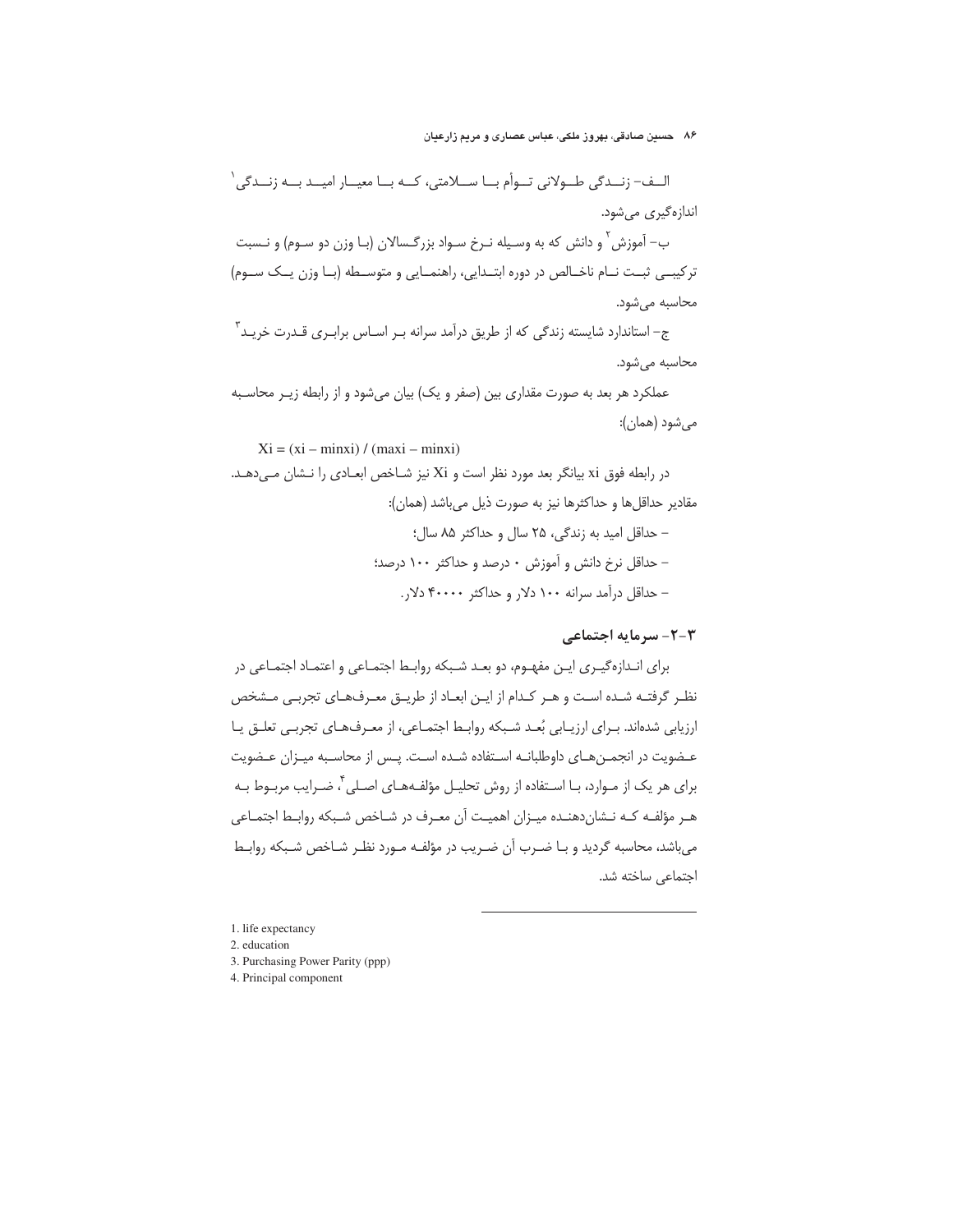| نمره عامل    | مؤلفه                                                         |
|--------------|---------------------------------------------------------------|
| $\cdot$ /Y۶۵ | میزان تعلق و فعالیت درگروهها و انجمنهای هنری، آموزشی و فرهنگی |
| $\cdot$ /۴۳۳ | میزان تعلق و عضویت در اتحادیههای حرفهای                       |
| ۱۴۵۶         | میزان تعلق و عضویت در احزاب و گروههای سیاسی                   |
| .1508        | میزان تعلق و فعالیت در سازمان های مذهبی                       |
| ۱۳۴۵.        | میزان تعلق و فعالیت در گروههای ورزشی و تفریحی                 |
| ۳۳۵-         | میزان تعلق و فعالیت در گروههای محلی                           |
| .999         | میزان تعلق و فعالیت در مؤسسات خیریه و نوعدوستی                |
| .17Y5        | میزان تعلق و فعالیت در سایر گروهها                            |

جدول (٢): نمرات عامل و خصوصیات آماری متغیرهای وارد شده در تحلیل مؤلفههای اصلی برای ساختن شاخص شبکه روابط اجتماعی <sup>۱</sup>

لازم به ذکر است، برای ارزیابی بعد اعتماد اجتماعی از معرف تجربی اعتماد به سایر افـراد جامعه استفاده گردیده است.

## ۴- روش تحقیق

رویکرد این مقاله، تطبیقی است؛ ویژگی اساسی این رویکرد، کل نگری، بررسی روابط میان اجزا در بستر کلی و شناسایی علیتهای ترکیبی و توجه به پیچیدگی پدیدههاست. در بررسی علیت، با عنایت به قابلیتهای روش فازی در بررسی شـروط منفـرد علّـی لازم و

١. برای به دست آوردن شاخص سرمایه اجتماعی، سادهترین راه، متوسط گیری از مؤلفههای مورد بررسـی مـیباشـد؛ در حالی که به دلیل ناهمسان بودن اهمیت مؤلفهها، این روش منجر به شکل گیری خطا در اطلاعات خواهد شد. روش تحلیل مؤلفههای اصلی از نوع تکنیکهای تجزیه عاملی است که برای کاهش دادهها به کـار مـی(ود. هـدف اصـلی تحلیل مؤلفههای اصلی جایگزین کردن K متغیر همبسته با تعداد کمتری متغیر ناهمبسته است کـه شـامل بیـشترین اطلاعات موجود در مجموعه اصلی متغیرهـا باشـند. فـرض كنيـد كـه K متغيـر نـشانگر (همبـسته) مـا شـامل x1 x2,...,xkمیشود. روش تحلیل مؤلفههای اصلی این متغیرهای همبسته به مجموعه K متغیر ناهمبسته ,... ,y1 y2 y k که مؤلفههای اصلی نامیده میشوند، تبدیل میکند. این عمل به گونهای انجام می گیرد که y1 بیشترین واریانس ممکن دادهها را توضیح دهد، y1 بیشترین واریانس باقی مانده را و الی آخر. مجموعه K مؤلفه کل، واریانس را توضیح میدهند. اگر چند مؤلفه اول مقدار زیادی از کل واریانس را توضیح دهند، می توان نتیجه گرفت که بیشتر تغییرات درxها به وسیله همین چند مؤلفه اصلی توضیح داده میشود و میتوان بدون اینکـه اطلاعـات زیـادی از دسـت بـرود، بقیـه مؤلفهها را ندیده گرفت. اولین مؤلفه اصلیyn میتواند به عنوان خلاصهای از متغیرهای x1, x2, ... , xk به کـار رود. فرض اساسی در استفاده از yn به عنوان شاخص اعتماد بین گروهی ایـن اسـت کـه اعتمـاد بـین گروهـی درازمـدت واریانس - کواریانس متغیرهای اعتماد را توضیح میدهد. هیچ راهی برای آزمون این فرض به صورت مستقیم وجـود ندارد، اما فيلمر و پريشت (Filmer and Pritchett, 2001) نشان مىدهند كه ايـن رويكـرد نتـايج قابـل قبـولى دارد. مقایسه این روش با سایر روش ها نیز نشان میدهد که روش تحلیل مؤلفههای اصلی بسیار قوی و قابل اطمینان است.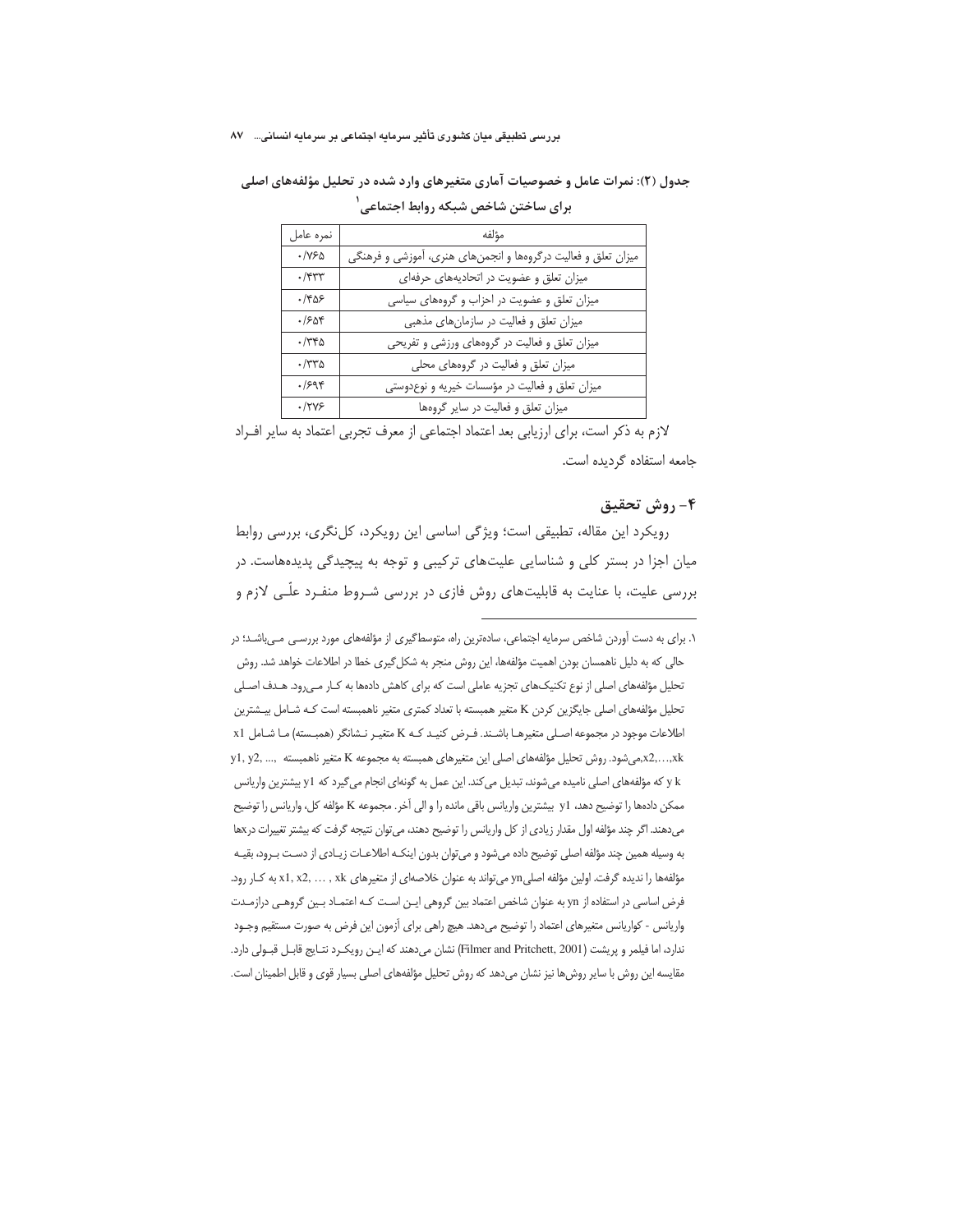کافی و علیتهای ترکیبی، از روشهای تحلیل مجموعههـای فـازی اسـتفاده شـده اسـت .(Ragin, 2000, 2008); (Rihoux, and Ragin, 2009).

در تحلیل همبستگی به دلیل متقارن بودن، هر یک از سطحها و یا هر یک از ستونها بـه تنهایی مورد نظر قرار نمیگیرند و در واقع همه سلولها با هم ترکیب مـیشـوند و بـر اسـاس تركيب سلولها و تفاوت آنها نسبت به همديگر ضرايب محاسـبه شـده و رابطـه بـين متغيرهـا تحلیل میشود. در این حالت می توانید به آزمون فرضیههایی دست بزنید که اظهار می کنند بـین دو متغیر رابطه وجود دارد (فرضیه بدون جهت) یا بین متغیرها رابطهای مثبت یا منفی وجود دارد (فرضیه جهتدار) و حتی اگر این همبستگی معنادار باشـد، پژوهـشگر را بـه ایـن سـمت سـوق می دهد که پیوندی بین این دو متغیر وجود ندارد و یا اَنقدر ضعیف است که نمی توان بـا کمـک یکی، دیگری را پیش بینی کرد و به سمت تضعیف نظریههایی حرکت کرد که ادعـای پیونـد دو متغیر را با یکدیگر داشتهاند. در حالی که روش فازی این امکان را بـه پژوهـشگر مـی‹هـد کـه فرضیههایی را آزمون کند که جهت رابطه را نشان میدهند؛ بر ایـن اسـاس آزمـون همبــستگی نمی تواند شرط لازم بودن یک مفهوم برای دیگری را نشان دهد.

دستگاه معرفتی فازی از طریق تأکید بر نظام چند ارزشی، نه تنها تقسیمبندی واقعیتها و گزارههای معرفتی بر مبنای فقدان (صفر و یک) را میپذیرد، بلکه در عین حال میزان عضویت و عدم عضویت در مجموعهها را درجهبندی می کند و آزمون فرضیات به این روش نیـز نــاظر بــر تعیین درجه صدق و کذب عضویت در مجموعه است. این رویکرد، تـابع عـضویت را در سـطح سنجش فازی اندازهگیری می کند. روش فازی در مقام داوری در بـاب صـدق یـا کـذب تئـوری (فرضیه)، متفاوت از روش غیرفازی است. در روش تحلیل کمـی کلاسـیک، مفـاهیم بـه متغیـر تبدیل شده و واریانس متغیر وابسته، از طریق متغیر مستقل تبیین میشـود؛ امـا در روش فـازی، مفهوم مورد سنجش، نه به عنوان یک متغیری که جانشین مفهوم شده است، بلکه به مثابه یک مجموعهٔ فازی در نظر گرفته میشود؛ أن گاه نوع و میزان عضویت اعضاء در أن مجموعه، تحلیل می گردد. در این دستگاه، اُزمون تئوری، ارزشهایی در بازهٔ [۰٫ ۱] تولید می کند که بیانگر درجهٔ صدق و کذب تئوری است. ارزش یک، بیانگر سازگاری کامل است و ارزش صفر بر تناقض کامل شواهد تجربی با تئوری دلالت دارد. ارزش های بین صفر و یک، تصویر خاکستری از تئــوری بــه مثابه یک مجموعه ارائه میدهند. این اصل منطق فازی که هر چیزی درجه پذیر است، در آزمون تجربی گزارهها نیز صادق است. بنابراین، داوری تجربی فازی، مبتنی بر درجـهٔ صـدق یـا کـذب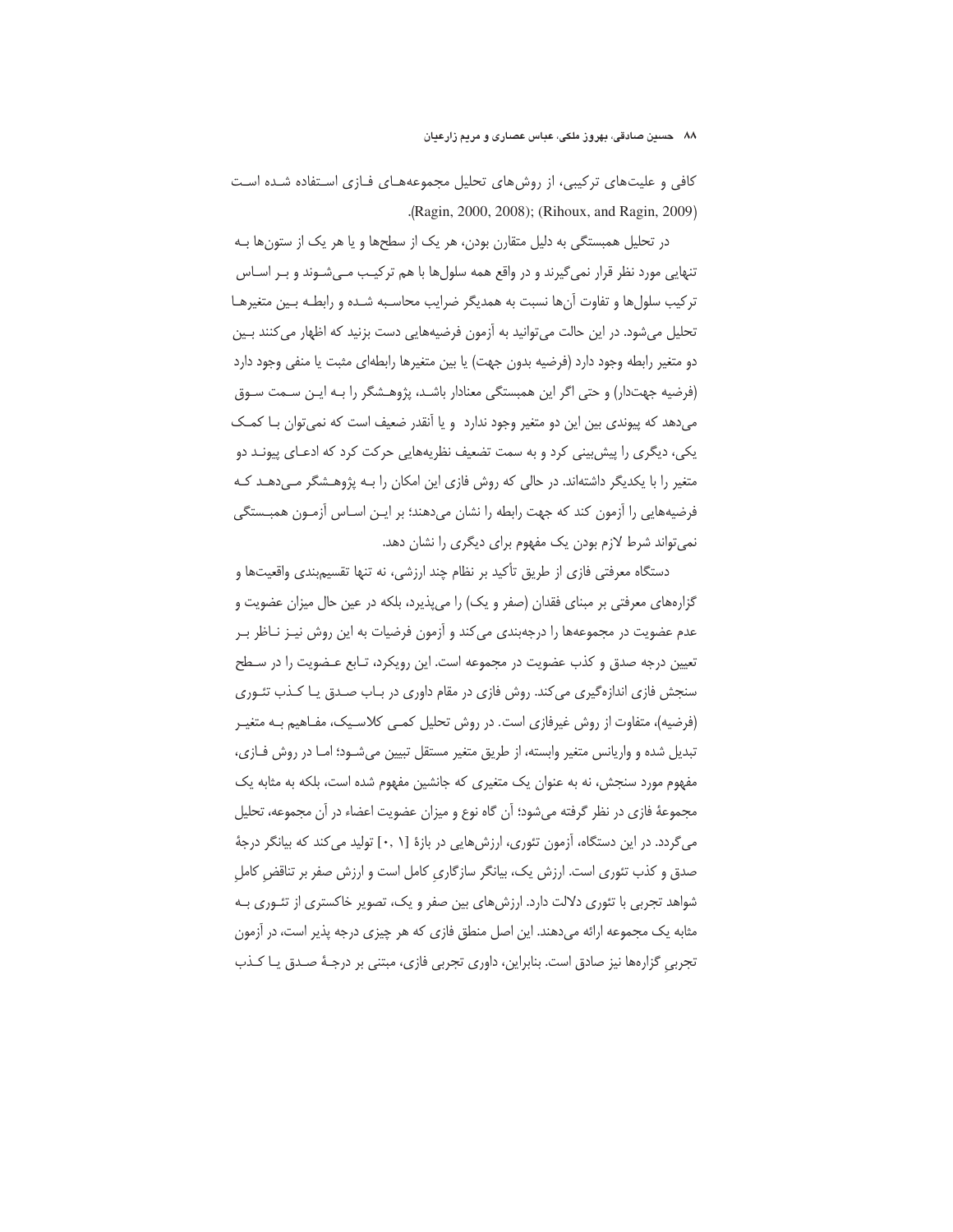#### بررسی تطبیقی میان کشوری تأثیر سرمایه اجتماعی بر سرمایه انسانی... ۸۹

عضویت در مجموعه است. داوری فازی، نیازمند برساختن تابع عضویت فازی است که این تابع، از طریق فازی سازی مفاهیم، عملیاتی می شود. دربارهٔ چگـونگی عملیـاتی سـازی تـابع عـضویت فازی، باید گفت که درجهٔ عضویت را می توان از طریق رجوع به صاحبنظران و به کمک دانـش نظری محقق تعیین کرد. البته اگر شواهد تجربی از نوع کمی باشند، برای تعیین تـابع عـضویت فازی، یک معیار کمی مورد استفاده قرار می گیـرد (سـاعی، ۱۳۸۸). در دسـتگاه معرفتـی فـازی، واقعیت اجتماعی هویت فازی داشته، در آن بر حضور همزمان پیچیدگی، عمومیت و تنوع واقعیت اجتماعی تأکید میشود. در روش فازی مفهوم به مثابهٔ مجموعهٔ فازی تلقی شده و نوع و میــزان عضويت در أن تعريف مي شود (Zadeh, 1965).

رابطهٔ بین شرایط لازم و یک نتیجه را می توان برای هر شرط به طور جداگانـه بررسـی نمود به این معنا نتیجه باید زیرمجموعهٔ یک به یک علل لازم باشد ( $Y \leq X$ ). همچنین طبق  $(X \leq Y)$  اصل زیرمجموعه، مصادیق شرط کافی زیر مجموعه مصادیق معلول (نتیجه) هستند چنین اصلی معیاری برای آزمون شرط کـافی اسـت (چلبـی، ۱۳۸۶: ۴۷–۴۸) و (Ragin, 2000) Alhoux, & Ragin, 2009: 102).



در رهیافت فازی دقت سنجش، مبتنی بر ارزیابی دقیق عـضویت در مجموعـههـای فــازی است. اين مهم با واسنجش ` يا تنظيم و تحت قاعده درآوردن مدارج يا فواصـل وسـيلهٔ سـنجش امکان پذیر شده، موارد مربوط و بی ربط تمیز داده می شوند.

در مجموع چهار تقابل اصلی بین تحلیل نظریهٔ مجموعهها و رویکرد کمی رایج وجـود دارد (Ragin, 2008: 6). ريگين اين چهار تقابل را شامل، نظريهٔ مجموعـههـا در مقابـل پيونـدهاى همبستگی، واسنجی در برابر اندازهگیری، ترکیب شـرایط در برابـر متغیرهـای مـستقل و تحلیـل پیچیدگی های علّی در برابر تحلیل اثرات خالص <sup>۲</sup> ذکر می کند. بنـابراین بـر اسـاس ترمینولـوژی مجموعههای فازی، از این پس در نوشتار حاضر واژگان روابـط مجموعـههـا، واسـنجی شـرایط (به جای سنجش متغیرها)، ترکیبهای بین شرایط علـی (بـه جـای متغیرهـای مـستقل) و تحلیل پیچیدگی های علّی به کار گرفته خواهد شد (Rihoux, & Ragin, 2009: 28).

1. calibration 2. net effects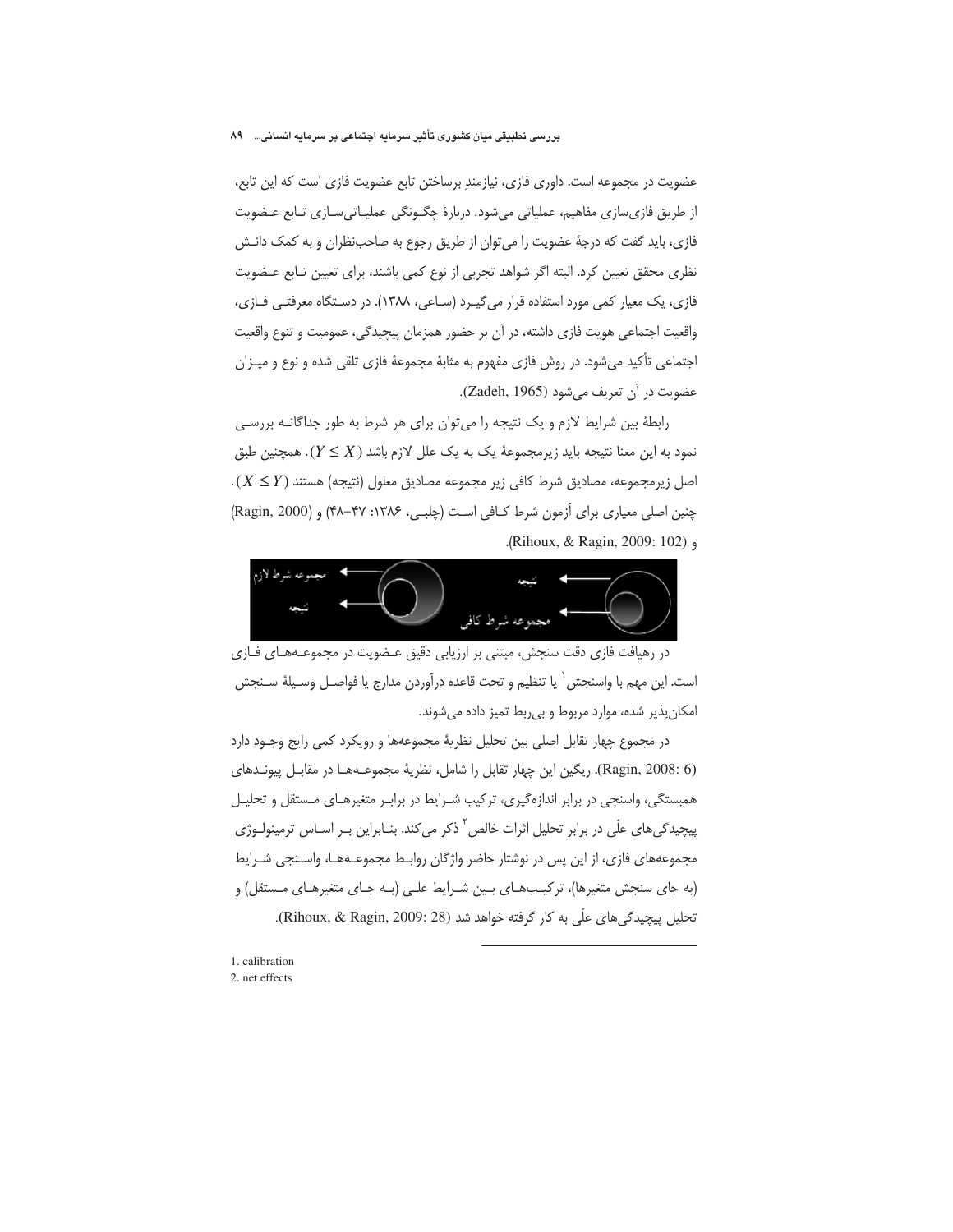در مطالعهٔ حاضر سـرمایه انـسانی بـه عنـوان مجموعـهٔ نتیجـه؛ و سـرمایه اجتمـاعی بـه عنـوان مجموعــه شــرايط علّـى تعريــف شــدهانــد. بــا اســتفاده از نــرمافــزار مجموعــهٔ فــازى /تحليل تطبيقي – كيفي` (ويراست دوم) طراحي شـده توسـط ريگـين (2008) و نـرمافزارهـاي Excel, SPSS، توابع عضويت و شروط واسنجى براى متغير نتيجه و شروط على به نرمافزار داده شد و نمرات فازی توسط نرمافزار ایجاد گردید. برای تعیین عضویت موارد در مجموعههـا، ابتـدا شاخصهای معرفی شده به صورت سری زمانی جمعأوری گردید. بر اساس برش دورهٔ مذکور به میانگین شاخصها (نتیجه و شرایط علّی) در هر دوره محاسبه شد؛ سـپس بـا محاسـبه ضـرایب اصلی با استفاده از روش تحلیل مؤلفههای اصلی<sup>۲</sup> و ضرب ضرایب مورد نظـر در میــانگینِهــا و جمع أنها شاخص هر مجموعه ساخته شد.

در خصوص منابع آماری این مقاله بایـد گفـت دادههـای مربــوط بــه ســرمایه اجتمــاعی از مجموعه دادههای موج چهارم و پنجم پیمایش ارزشهای جهانی (WVS) تجمیـع و گــردآوری شده توسط رونالد اینگلهارت، و دادههای مربوط به سرمایه انسانی از برنامه توسـعه ملــل متحـد (UNDP) استخراج شده است.

## ۵- بر آورد و تحليل تجربي ۵-۱- سطح توصيفي

چنانچه در جدول۳ مشاهده میگردد، آمارههای توصیفی مربوط به شاخصها نشان میدهد میانگین درجه عضویت فازی در مجموعه کشورهای دارای سرمایه اجتماعی بالا ۰/۵۰۱ است که به معنای آن است کـه بـه طـور متوسـط کـشورها، در مجموعـه کـشورهای دارای سـرمایه اجتماعی بالا در فازی ترین حالت هستند، انحراف معیار فازی آن ۰٫۳۹ و بیـشترین مقـدار درجـه عضويت فازي سرمايه اجتماعي بـالا ٩٩٩.• اسـت و كمتـرين درجـه عـضويت فـازي سـرمايه اجتماعی بالا ۰٫۰۰۱ است. میانگین درجه عضویت فازی در مجموعه کـشورهای دارای سـرمایه انسانی بالا0.5231 است که به معنای آن است کـه بـه طـور متوسـط کـشورها، در مجموعـه كشورهاي داراي سرمايه انساني بالا در فازي ترين حالت هستند و انحراف معيار سـرمايه انـساني بالا ۰٫۳۸ است، کمترین و بیشترین درجه عـضویت فـازی ایـن مجموعـه بـه ترتیـب ۰/۰۰۱ و ۹۹۷/۰ است.

-

<sup>1.</sup> fuzzy-set/qualitative comparative analysis, FS/QCA

<sup>2.</sup> principal component analysis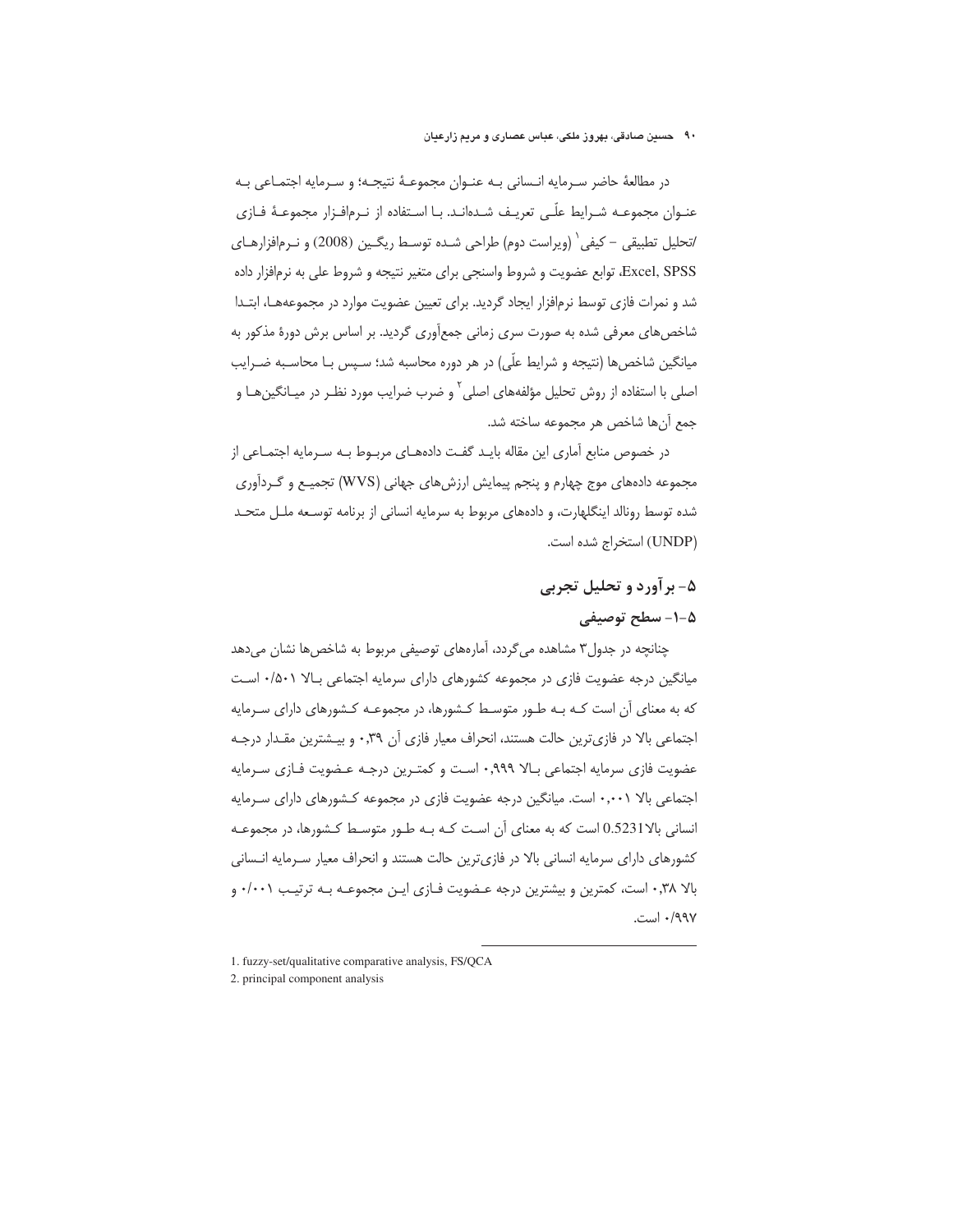| تعداد موردها | انحراف معيار | ميانگين                  | حداقا              | حداكثر             | مجموعه كشورهاى داراى |
|--------------|--------------|--------------------------|--------------------|--------------------|----------------------|
|              |              | $\cdot/\Delta$ $\cdot$ \ | $\cdot/\cdot\cdot$ | $\cdot$ /999       | سرمايه اجتماعي بالا  |
|              | $\cdot$ /۳۸  | $\cdot$ /973)            | $\cdot/\cdot\cdot$ | $\cdot$ /99 $\vee$ | سرمايه انسانى بالا   |

جدول (۳): آمارههای توصیفی

منبع جدول: محاسبات محققان

#### ۵-۲- طبقهبندی توزیعی کشورها

بر اساس بررسی دادههای موجود از نمرات HDI<sup>1</sup> که شاخصی از میـزان توسـعه آنهاسـت، می توان داوری کرد که میزان عضویت کشورها در مجموعه کشورهای توسعه یافته چگونه اسـت و یس از به دست آوردن درجه عضویت کشورها بر اساس برچسب زبانی مربوطه، آنها را دستهبندی نمود. بر این اساس، کشورهایی که در گروه اول واقع شدهاند، کشورهایی هستند که عضویت کامل در مجموعه کشورهای توسعه یافته دارند. کـشورهای گـروه دوم کـشورهایی|نـد کـه عـضو کامـل مجموعه کشورهای توسعه یافته نیستند، اما در آستانه عضویت کامل قرار دارند.کشورهای گروه سوم کشورهایی هستند که عمدتاً دارای شاخصهای توسعهیافتگی میباشند. کشورهای واقـع در گـروه چهارم کشورهایی هستند که هم دارای شاخصهای توسعهپافتگی هستند و هم دارای شاخصهای توسعهنيافتگي؛ ولي در مقام داوري، بيشتر عضو مجموعه كشورهاي توسعهيافته محسوب مي گردند. کشورهای گروه پنجم کشورهایی|ند که در فازیترین حالت واقع هستند و میزان توسـعهیـافتگی و توسعه نیافتگی آنان یکسان است و از بیشترین ابهام برای عضویت در هر یک از ایـن دو مجموعـه برخوردار می باشند. کشورهایی که از دسته ششم به بعد واقع گردیدند، عضویت ضعیفی در مجموعه کشورهای توسعهیافته دارند و به عبارتی عضو مجموعه کشورهای توسعهنیافته هـستند، کـشورهای گروه ششم دارای شاخصهای توسعهیافتگی هستند، ولی در مقام مقایسه این کشورها را باید بیشتر عضو مجموعه كشورهاى توسعهنيافته دانست تا عضو مجموعه كشورهاى توسعهيافتـه. كـشورهاى دسته هفتم بیشتر عضو مجموعه کشورهای توسـعهنیافتـه هـستند و بـه عبـارتی شـاخص هـای توسعهنیافتگی در آنها به خوبی برجسته است. دسته هـشتم کـشورهایی انـد کـه عـضو کامـل مجموعه کشورهای توسعهنیافته نیستند ولی تا عضویت کامل فاصلهای اندک دارند و به عبـارتی در أستانه عضويت كامل قرار دارند. دسـته نهــم كـشورهايي هــستند كــه كــاملأ توســعهنيافتــه می باشند. جدول ۴ طبقهبندی توزیعی کشورها در مجموعه سرمایه انسانی را نمایش می دهد.

-

1. Human Developmeny Index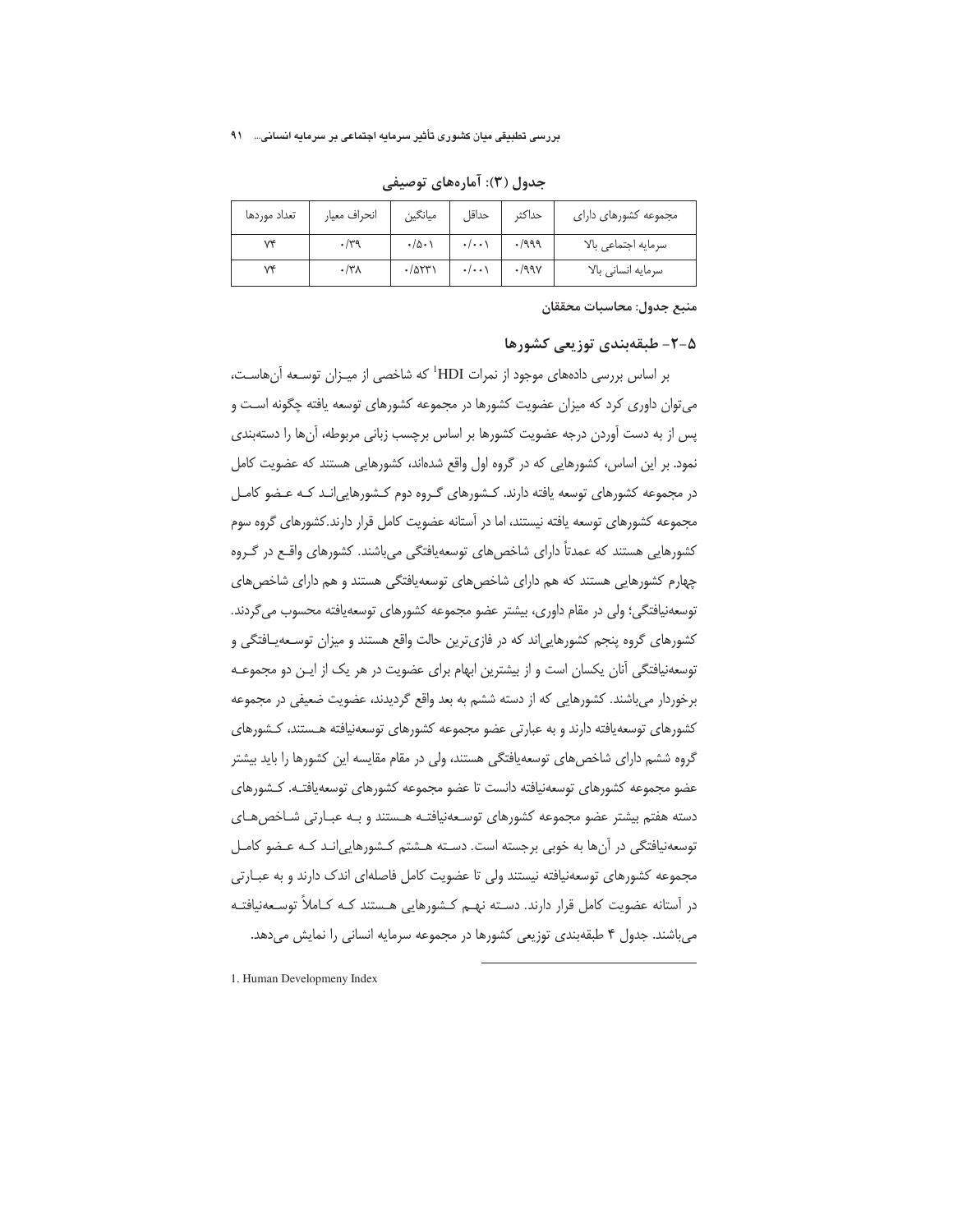| استراليا، كانادا، قبرس، دانمارك، استونى، فنلاند، فرانسه، آلمان، هنگ كنگ، چين،<br>مجارستان، ایتالیا، ژاپن، کره جنوبی، لیتوانی، لوکزامبورگ، هلند، نیوزلند، لهستان،<br>اسلواكي، اسلووني، اسپانيا، سوئيس، أمريكا، انگلستان                                                                                       | سرمايه انسانى كامل         |   |
|--------------------------------------------------------------------------------------------------------------------------------------------------------------------------------------------------------------------------------------------------------------------------------------------------------------|----------------------------|---|
| أرژانتين، بلغارستان، مكزيك، روماني، صربستان، اوروگوئه                                                                                                                                                                                                                                                        | سرمايه انسانى بسيار بالا   | ۲ |
| ألباني، بلاروس، بوسني و هرزگوين، گرجستان، مالزي، روسيه، اوگراين، ونزوئلا،                                                                                                                                                                                                                                    | سرمايه انسانى بالا         | ٣ |
| ارمنستان، برزیل، کلمبیا، ایران، پرو                                                                                                                                                                                                                                                                          | سرمايه انسانى تقريباً بالا | ۴ |
| الجزاير، آذربايجان، چين، دومنيكن، اردن، تايلند، تركيه                                                                                                                                                                                                                                                        | سرمايه انسانى متوسط        | ۵ |
| مصر، السالوادر، مولداوى، فيليپين                                                                                                                                                                                                                                                                             | سرمايه انسانى تقريبا پايين | ۶ |
| گواتمالا، اندونزي، قرقيزستان، مراكش، أفريقا جنوبي، ويتنام                                                                                                                                                                                                                                                    | سرمايه انسانى پايين        | ٧ |
| بنگلادش، غنا، هند، پاکستان                                                                                                                                                                                                                                                                                   | سرمايه انسانى بسيار پايين  | γ |
| بور كينافاسو، اتيوپى، مالى، نيجريه، روآندا، تانزانيا، اوگاندا، زامبيا، زيمبابوه                                                                                                                                                                                                                              | سرمايه انسانى كاملأ پايين  | ٩ |
| $\mathcal{L}$ , and it is a set of $\mathcal{L}$ and $\mathcal{L}$ and $\mathcal{L}$ and $\mathcal{L}$ and $\mathcal{L}$ and $\mathcal{L}$ and $\mathcal{L}$ and $\mathcal{L}$ and $\mathcal{L}$ and $\mathcal{L}$ and $\mathcal{L}$ and $\mathcal{L}$ and $\mathcal{L}$ and $\mathcal{L}$ and $\mathcal{L}$ | the safe of models         |   |

جدول (۴): طبقهبندی توزیعی کشورها در مجموعه سرمایه انسانی

مشابه توضیحات جدول ۴ در خصوص جدول ۵ که بـه طبقـهبنـدی تـوزیعی کـشورها در

مجموعه سرمايه اجتماعي مي پردازد، قابل ذكر است.

| سوئيس، ايالات متحده، ژاپن، كانادا، استراليا، سوئد، فنلاند، نيوزلند، انگلستان، هلند، هند           | سرمايه اجتماعى كامل          |   |
|---------------------------------------------------------------------------------------------------|------------------------------|---|
| چین، انگلیس، ایتالیا، تایوان، جمهوری چک، روسیه، مجارستان اندونزی، تایلند                          | سرمايه اجتماعي بسيار بالا    |   |
| آلمان، جمهوری دومینیکن، کره جنوبی، هنگ کنگ، اردن،                                                 | سرمايه اجتماعي بالا          |   |
| ارمنستان، سلواكي، اوروگوئه، بلغارستان، كرواسي، مصر، مكزيك                                         | سرمايه اجتماعي تقريباً بالا  |   |
| اتيوپى، اسپانيا، ألبانى، پاكستان، مالزى، فرانسه، ايران                                            | سرمايه اجتماعى متوسط         | ۵ |
| استونى، بلاروس، بنگلادش، اوكراين                                                                  | سرمايه اجتماعي تقريباً پايين | ۶ |
| أذربايجان، أرژانتين، أفريقاي جنوبي، أندورا، روماني، گرجستان، مالي، مراكش،<br>مولدووا، تركيه، قبرس | سرمايه اجتماعي پايين         |   |
| اسلوني، السالوادور، بوركينوفاسو، صربستان، قرقيزستان، گواتمالا، ونزوئلا، برزيل                     | سرمايه اجتماعي بسيار پايين   |   |
| اوگاندا، پرتوريكو، پرو، تانزانيا، رواندا، زامبيا، زيمباوه، غنا، فيليپين، الجزاير، مقدونيه         | سرمايه اجتماعي كاملأ پايين   |   |

جدول (۵): طبقهبندی توزیعی کشورها در مجموعه سرمایه اجتماعی

## ۵-۳- تطبیق یافتهها با مدل نظری و وارسی شرایط علّی لازم و کافی

یکی از امتیازات تحلیل تطبیقی و کاربرد مجموعههای فـازی، امکـان بررسـی ضـرورت و کفایـت شرایط علّی منفرد و ترکیبات علّی است. شرط لازم نشان میدهد که حـضور شــرط بــرای رخــداد نتیجــه ضروری است؛ در حالی که شرط کافی می تواند نتیجهٔ مورد نظر را خود ایجاد نماید. یک راه بررسی کفایت یا ضرورت شرایط علی منفرد، بررسی روابط زیرمجموعهای بین شروط مستقل و نتیجه است، چنانکه قبلاً ذكر شد، شرط لازم است؛ اگر نتيجه زيرمجموعهٔ شرط باشد و كافي اسـت؛ اگـر شـرط، زيـرمجموعـهٔ نتيجه باشد. اين امر با بررسي شاخص ضرورت<sup>\</sup> و كفايت<sup>٢</sup> و نمودار فازى XY قابل بررسي است.

<sup>1.</sup> necessity 2. sufficiency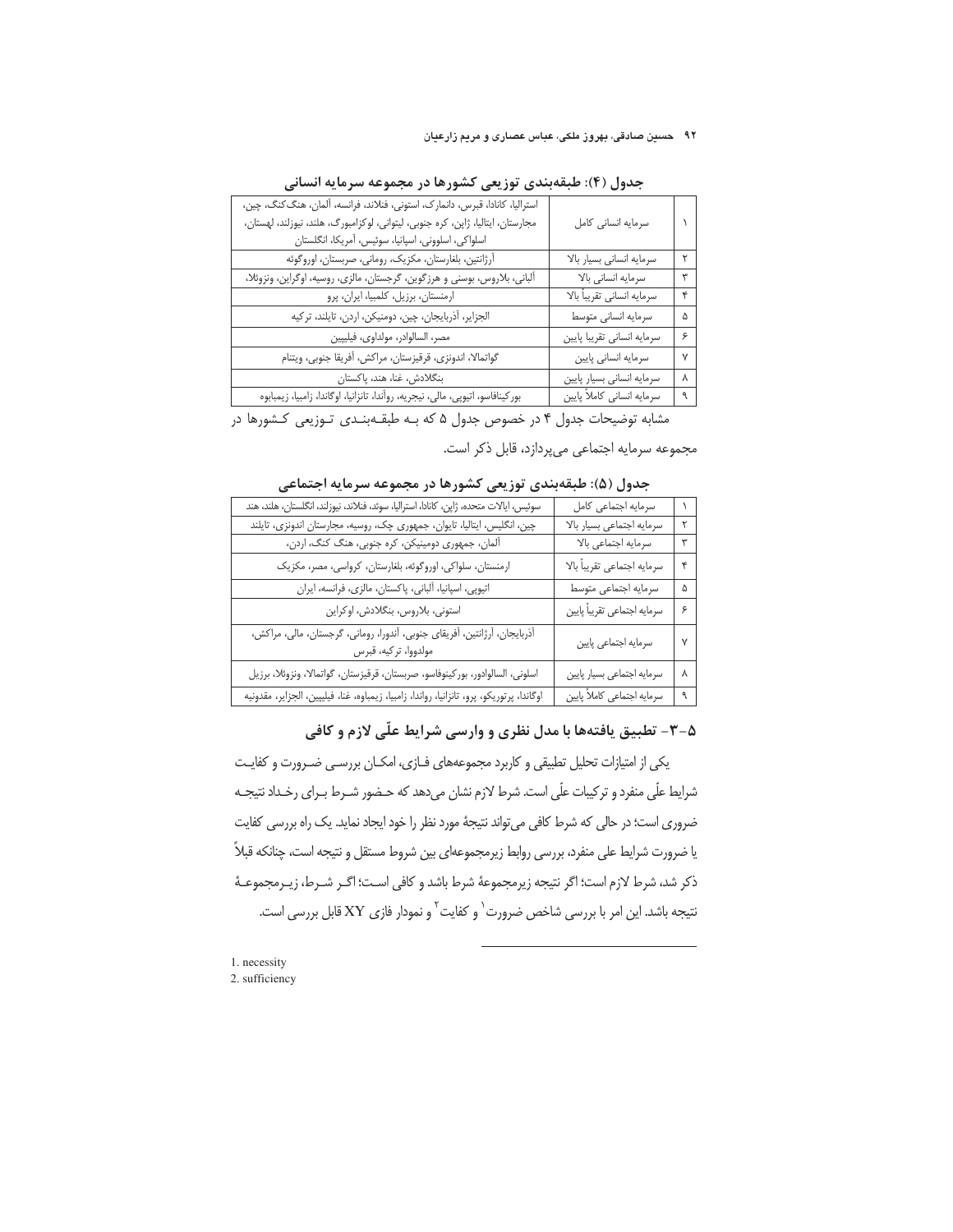۵-۴- داوری در باب فرضیهٔ اول

فرضيه اول: سرمايه اجتماعي شرط لازم براي سرمايه انساني است. نتايج تحليل على روابط دو مجموعه سرمايه اجتماعي و سرمايه انساني

| تحلیل علی سرمایه انسانی   |                          |                         |  |
|---------------------------|--------------------------|-------------------------|--|
| مجموعه شرط على مورد أزمون | سازگاری                  | پوشش                    |  |
| سرمايه اجتماعي            | $\cdot$ / $\gamma$ ۳۱۴۸۸ | $\cdot$ /S $\cdot$ YYA9 |  |

دادههای تجربی ناظر بر رابطهٔ فازی دو مجموعهٔ سرمایه اجتماعی و سرمایه انـسانی دلالـت بـر آن دارد که شاخص سازگاری بین این دو مجموعه برابر با ۰/۷۳۱۴۸۸ است. این عدد نشان مےدهـد كه ٧٣ درصد از موردها اين فرض را تأئيد مي كند كه سرمايه اجتمـاعي شـرط لازم بـراي سـرمايه انسانی است. بر این اساس، با ۹۵ درصد اطمینان می توان گفت که سرمایهٔ اجتماعی شــرطی تقریبـاً هميشه لازم براي سرمايه انساني است. شاخص پوشش بين دو مجموعهٔ سرمايهٔ اجتماعي و سرمايه انسانی ۶۱/۰ است که بیانگر میزان اهمیت سرمایه اجتماعی برای سرمایه انسانی است که به معنای آن است که ۶۱ درصد از فضای سرمایه انسانی را سرمایه اجتمـاعی پوشـش مـی دهـد. بـه عبارت دیگر نتایج یافتهها نشانِدهنده آن است که فرضیه اول مورد تأیید قرار گرفته است.



نمودار ۳- پراکندگی امتیازات فازی شرط سرمایه اجتماعی برای توسعه انسانی

شرط لازم تلقى مىشود (محور افقى، سرمايه انسانى و محور عمودى، سرمايه اجتماعى مىباشد).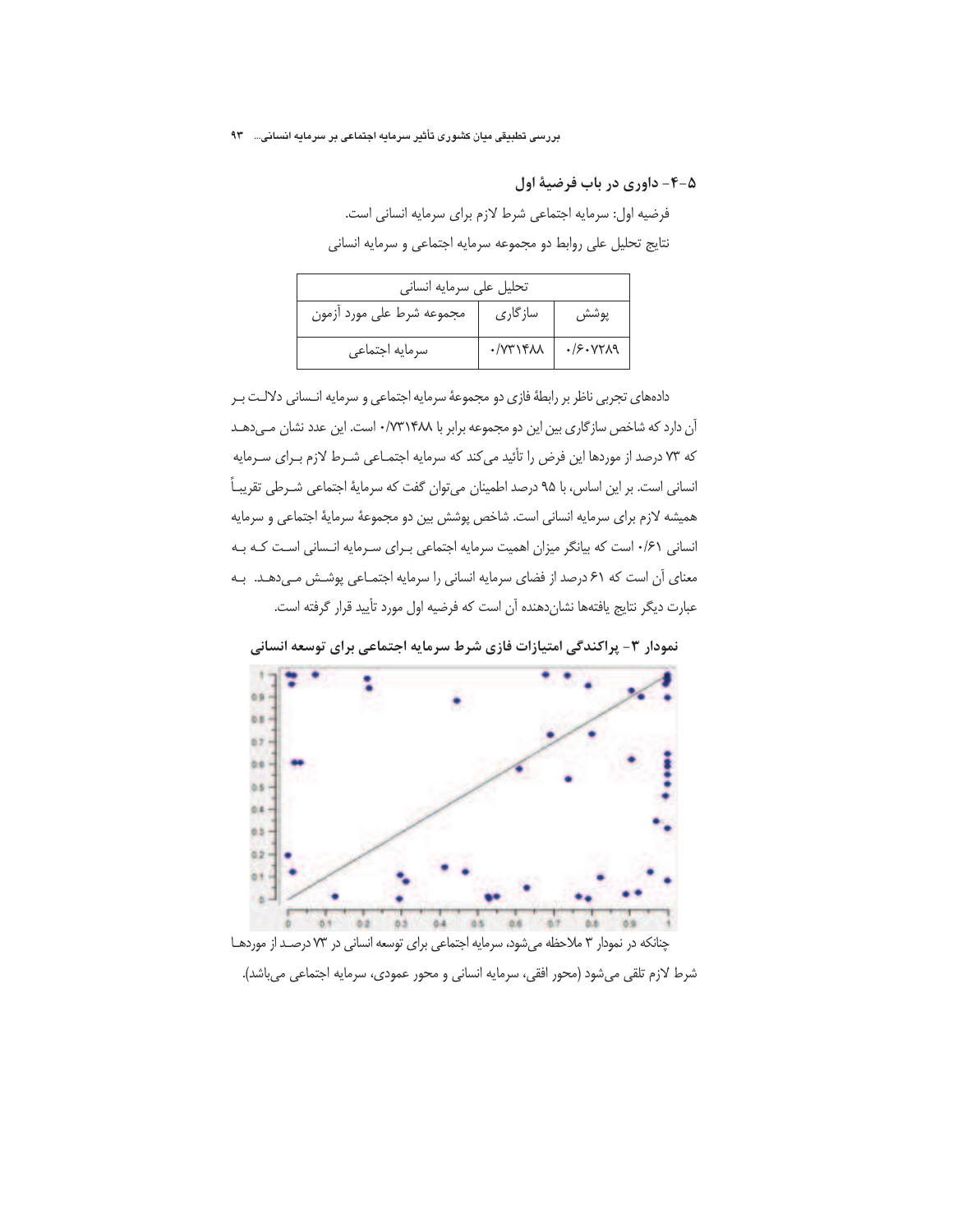۵–۵– داوری در باب فرضیهٔ دوم

فرضيه دوم: درجهٔ عضويت در مجموعهٔ سرمايهٔ اجتماعي بـا درجـهٔ عـضويت در مجموعـهٔ سرمایه انسانی رابطه دارد، به طوری که هر چه درجـهٔ عـضویت کـشورها در مجموعـهٔ سـرمایهٔ اجتماعی بیشتر باشد، درجهٔ عضویت در مجموعهٔ کشورهای با سـرمایه انـسانی بـالا نیـز بیـشتر خواهد بود.

|      | $\mathsf{R}^{\,\gamma}$<br>∽ | constant |     |
|------|------------------------------|----------|-----|
| ۵ء/۰ | 14781                        | ٬۲۸      | ۴۶/ |

نتايج بررسي هاي تجربي نشان مي دهد كه رابطه فازي سرمايه اجتماعي و سرمايه انـساني ۶۹/است؛ مجذور R مساوى ۰/۴۷۶۱ است؛ كه بـه عبـارتي حـضور سـرمايه اجتمـاعي، درجـه عضويت در مجموعه سرمايه انساني بالا را ۰/۴۷۶۱ بهبود ميدهد و ۴۸ درصد از تغييرات درجـه سرمايه انساني توسط سرمايه اجتماعي تبيين ميشود؛ اين به معناي آن است كه بـدون حـضور شرط سرمایه اجتماعی، درجه عضویت فازی در مجموعه سـرمایه انـسانی بـالا در آسـتانه عـدم عضويت كامل است (سطح اطمينان، ٩۵٪ مي باشد).

(سرماية اجتماعي) ۰/۲۸+۰/۴۶=(سرمايه انساني)

عرض از مبدأ سرمايه انساني، ١/٢٨- است؛ يعني ياية عضويت فازي كـشورها در مجموعــة سرمايه انساني بالا (مصاديق نتيجه) بدون ورود شرط علَّى سرمايةَ اجتماعي برابر با ٢٨/٠ اسـت؛ این مقدار پایین تر از درجهٔ فازی نقطهٔ گذار در مقیاس فازی است. از حیث مقولـهبنـدی کیفـی موردها می توان آن را با برچسب «بیشتر بیرون تا درون» تعریف کرد؛ یعنـی کـشورهای مـورد پژوهش بدون وارد كردن شرط علَّى سـرمايهٔ اجتمــاعي بيــشتر غيرعــضو در مجموعــهٔ ســرمايه انسانی بالا هستند تا عضو آنها. حال اگـر سـرمایهٔ اجتمـاعی وارد تحلیـل شـود، بـه ازای هـر واحد تغییر مثبت در درجهٔ شرط علّـی سـرمایهٔ اجتمـاعی، ۱۴۶۰ واحـد تغییـر مثبـت در معلـول (سرمايه انساني بالا) قابل تخمين است. اين يافته نـشان مـى‹هـد كـه بـا ورود عامـل سـرمايهٔ اجتماعی به معادله، میتوان بـرأورد کـرد کـه ارزش فـازی مجموعـهٔ سـرمایه انـسانی در درون مجموعه قرار میگیرد؛ بنابراین میتوان داوری کرد که گزارهٔ مشاهدهای موجود در بازهٔ صـفر و یک با ضریب زاویهٔ ۰/۴۶ با گزارهٔ نظری زیر سازگار است: «هر چه درجهٔ عضویت در مجموعهٔ سرمايهٔ اجتماعي (مصاديق علت) بيشتر باشد، درجهٔ عضويت در مجموعهٔ كشورهاى بـا سـرمايه انسانی بالا (مصادیق نتیجه) نیز بیشتر خواهد بود».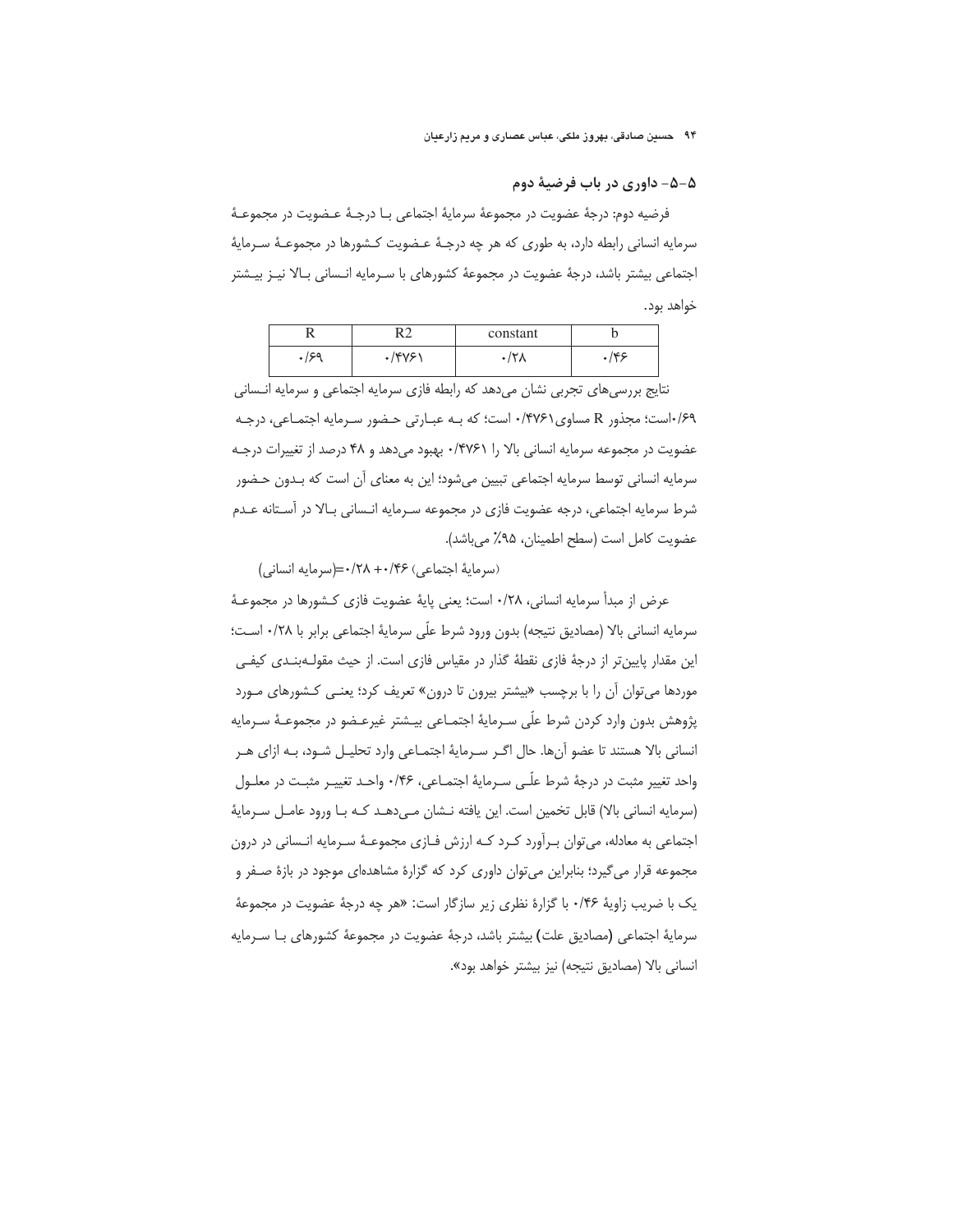## نتبجه گیری

مسئله این پژوهش ناظر بر تفاوت درجه سرمایه انسانی بین کشورها و واکاوی شرایط منتج بر سرمایه انسانی را با تأکید بر سرمایه اجتماعی مدنظر داشت. استدلال هـای نظـری ارائـهشـده نشان دهنده آن بود که دارا بودن سطح بالای سرمایهٔ اجتماعی در خـانواده (وابـستگی، ارتبـاط، اعتمـاد، مـسئوليتپـذيري و مـشاركت دادن فرزنـدان در تـصميمگيـري برنامـههـاي زنـدگي) سطح بالايي از سرمايهٔ انساني (سطح تحـصيلات، موفقيـت شـغلي، سـلامت روحـي و روانـي و شخصیتی و … ) را بـرای فرزنـدان خـود بـه وجـود مـیآورد، چـرا کـه بـالا بـودن سـرمایهٔ اجتماعی موجب میشود، ارتباطات افراد با محیط اجتماعی بیـشتر شـده، شخـصیت اجتمـاعی و موقعیتهای تحصیلی و شغلی آنها نیز بهتر باشد.

همچنین وجود سرمایه اجتماعی در شبکههای اجتماعی، حافظ سلامتی است. افرادی کـه در شبكهٔ اجتماعي غني از حمايت، اعتماد عمومي، اطلاعات و هنجارها زنـدگي مـي كننـد، منـابعي در اختیار دارند که بر سلامت آنها اثـر مثبـت مـی6ـذارد. الگوهـای دوسـتی مـی توانـد از یـک سـو نشان دهنده آسودگی و اعتماد اجتماعی مردم شده و به حفظ تندرستی کمک کند و از سـوی دیگـر می تواند حس تسلط یا کنترل فردی را افزایش داده و بـه کـاهش تـنش بیانجامـد. در هـر یـک از سطوح كلان، مياني و خرد، برخي از شكلهاي سرمايه اجتماعي با افزايش انتشار اطلاعات مـرتبط با بهداشت، بر رفتارهای مـرتبط بـا تندرسـتی تـأثیر مـیگـذارد و بـدین ترتیـب، احتمـال انتخـاب هنجارهای رفتاری سالم یا اعمال کنترل اجتماعی بر رفتارهای ضد سلامت را افزایش دهد.

از سوی دیگر یکی از مهمترین کارکردهای اعتماد این است که هزینههای مبادلاتی مربوط به هماهنگیهای رسمی نظیر قراردادها، سلسله مراتب، مقررات دیوان سالارانه، هزینههای کسب اطلاعات و هزینههای مربوط به فعالیتهای قانونی را کاهش میدهد. اعتماد و سرمایه اجتماعی به کمک افراد و گروهها آمده و با کاهش فرصتطلبی، ضعفهای موجود در قراردادهای ناقص را جبران كرده و ضمن ايجاد رونق اقتصادى مى تواند بازدهى قراردادها و مناسبات را افزايش دهـد؛ جامعهای که از اعتماد و اطمینان بهره می بـرد، مـی توانـد از طریــق تـضمین عملکـرد و اجـرای قراردادها، هزینههای مربوط به سیستم قانونی را کاهش دهد. سرمایه اجتماعی همچنین تبـادل اطلاعات بين طرفين را تسهيل مي كند و باعث مي گردد كه افراد با اعتماد به طرف مقابل و انتظار از اینکه طرف مقابل از این اطلاعات سوءاستفاده نمی کند، اطلاعات را در اختیار طرف مقابل قرار دهند، که این خود می تواند به کارا شدن هر چه بیشتر تخصیص پویای منابع کمک کند.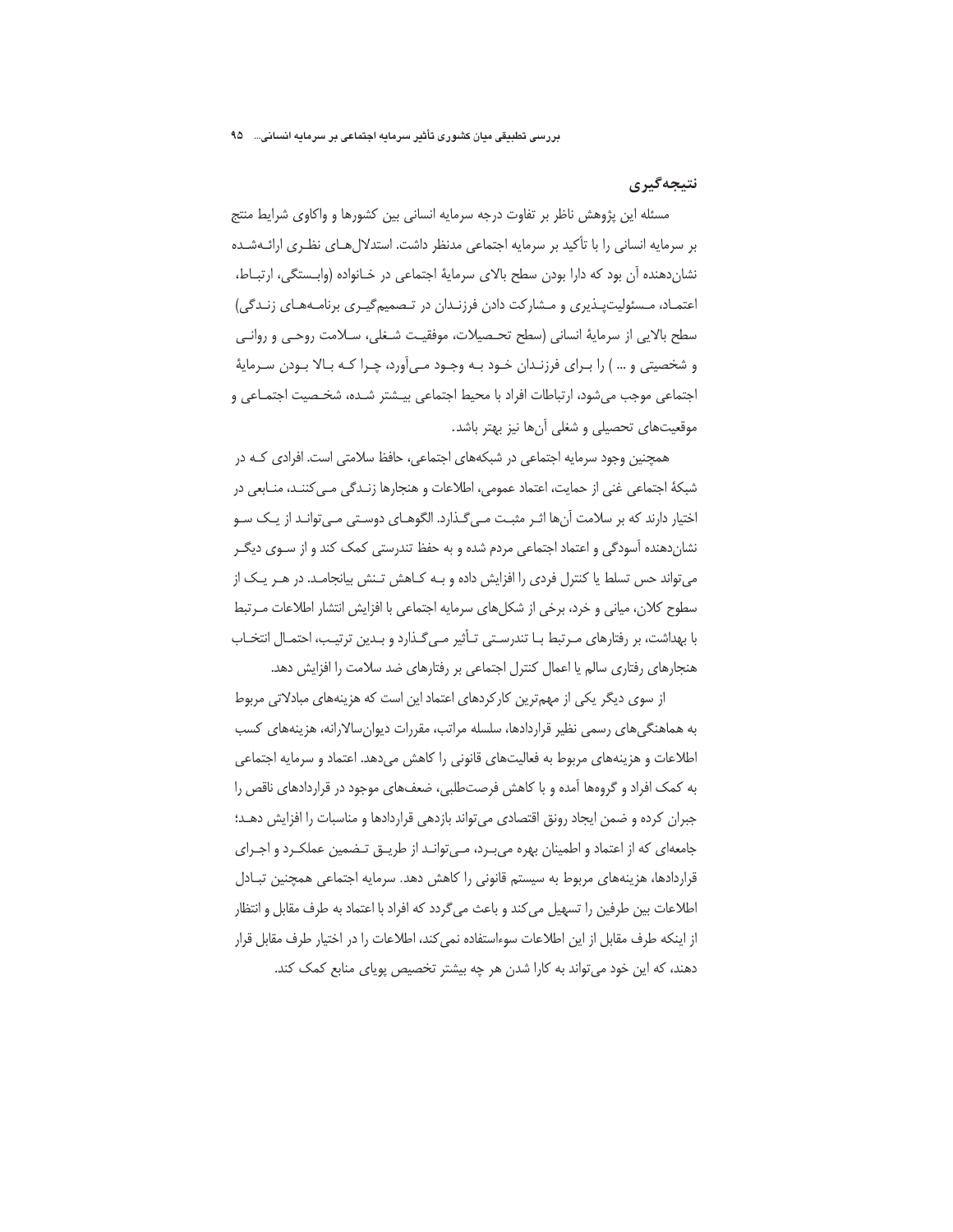استدلال تجربی اقامه شده در این مقاله دلالت بـرآن دارد کـه سـرمایه اجتمـاعی شـرطی معمولاً لازم براي توسعه انساني است و نتايج به دست آمـده مؤيـد نقـش مؤلفـههـاي سـرمايه اجتماعی برای دستیابی به عناصر سرمایه انسانی میباشد؛ ضمن اینکه هر چه درجهٔ عضویت در مجموعهٔ سرمایهٔ اجتماعی (مصادیق علت) بیشتر باشد، درجهٔ عضویت در مجموعهٔ کشورهای با سرمايه انساني بالا (مصاديق نتيجه) نيز بيشتر خواهد بود.

در باب دلالت عملی این پژوهش باید گفت یافتـههـای تجربـی بیـانگر آن اسـت کـه بـرای افــزایش سرمایه انسانی در یک کشور، لازم است شرایط اجتماعی رشد و گسترش مؤلفههای آن فراهم گــردد کــه مهمترین شرایط اجتماعی برای سرمایه انسانی، تقویت سرمایه اجتمـاعی اسـت؛ بـه بیـان صـریحتـر، پیش نیاز دستیابی به سرمایه انسانی، بهبود مؤلفههای سرمایه اجتماعی میباشد. این یافته واجد اهمیت مضاعف ارزیابی می باشد، چرا که به نظر می رسد همسو با پارادایم سیستم برنامهریزی کشور نمی باشد.

## منابع

#### الف- فارسي

- ۱. تاجبخش، کیـان؛ *سرمایه اجتماعی :اعتماد، دموکراســی، توســعه،* **ت**رجمـه افـشین خاکبـاز و حسن پویان، تهران، انتشارات شیرازه، چاپ اول، ۱۳۸۴.
- ۲. ـ چلبـی، مـسعود؛ «شـاخص سـازی تـابع عــضویت فـازی، نــوع شناســی و واســنجی در جامعه شناسی»، مجله مطالعات اجتماعی ایران، ۱۳۸۸، شماره ۴.
- - رزاقی، ابراهیم؛ *آشن<i>ایی با اقتصاد ایران***،** تهران، نشر نی، ۱۳۷۶.  $\cdot$
- ۵. در رحمانی، تیمور و امیری، میثم؛ «بررسی تأثیر اعتماد بر رشد اقتصادی در استانهای ایران با روش اقتصادسنجي فضائي»، فصلنامه تحقيقات اقتصادي، ١٣٨۶، شماره ٧٨.
- ۶. د ساعي، علي؛ «معرفتشناسي فازي و دلالتهاي روش شــناختي آن در علــوم اجتمــاعي»، مجله مطالعات اجتماعي ايران، ١٣٨٨، شماره ۴.
- ٧. طالبان، محمدرضا؛ «آزمون فازي فرضيات شرط لازم و شرط كــافي در علــوم اجتمــاعي»، مجله مطالعات اجتماعي ايران، ١٣٨٨، شماره ۴.
- ۸. قاسمی وحید و دیگران؛ «**رابطه سـرمایه اجتمــاعی و توســعه اقتــصادی»**، فـصلنامه علمـی پژوهشی رفاه اجتماعی، ۱۳۸۸، شماره ۳۶.
- ۹. صادقي، حسين؛ عبدالهي حقي، سولماز؛ عبداللهزاده، ليلا؛ «**سرمايه انساني در ايــران**»، فـصلنامه رفاه اجتماعی، ۱۳۸۶، شماره ۲۴.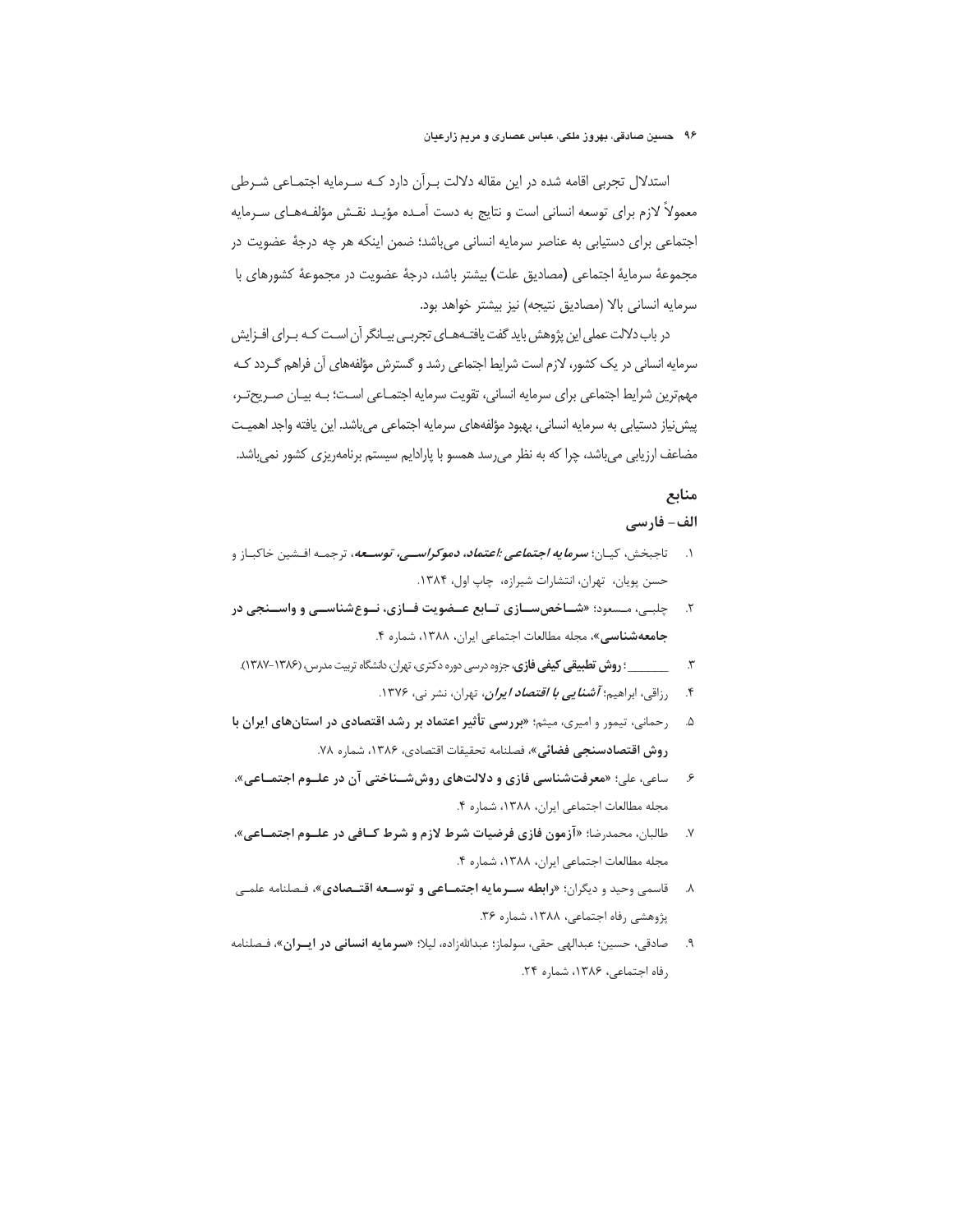بررسی تطبیقی میان کشوری تأثیر سرمایه اجتماعی بر سرمایه انسانی… ۹۷

ب- لاتين

- 10. Arrow, K. J; 1972, "**Gifts and Exchanges**", Philosophy and Public Affairs, No. 1.
- 11. Anand, S; Sen, A; 2000, "**Human Development and Economic Sustainability**", World Development, Vol. 28, No. 12.
- 12. Beugelsdijk, Sjoerd, de Groot, Henri L. F; van Schaik, Anton B. T. M; 2002, "**Trust and Economic Growth**", Tinbergen Institute Discussion Paper.
- 13. Dentson, Edward, F; 1962, "**The Source of Economic Growth in the United States and the Alternatives Before us**", Committee for Economic Development,Supplementary, New York, No. 13.
- 14. Berman, S; 1997, "**Civil Society and the Collapse of the Weimar Republic**", World Politics 49, No. 3.
- 15. Bolin, K; Lindgren, B; et al; 2002, "Investments in Social Capital Implications of Social Interactions for the Production of Health", Social Science & Medicine 56, No. 12.
- 16. Chau, P.Y.K; Cole, M; Massey, A; Montoya-Weiss, M; O'Keefe, R.M; 2002, "**Cultural differences in consumer's online behavior**", Communications of the ACM, No. 45(10).
- 17. Coleman, J. S; 1988, "**Social capital in the creation of human-capital**" American Journal of Sociology, No. 94.
- 18. Coleman, J. S; Hoffer, T; 1987, **Public and Private Schools. An Analysis of High School and Beyond: A National Longitudinal Study for the 1980's**, National Opinion Research Center, Chicago, IL.
- 19. Desai M; 1991, "**Human development: Concepts and Measurement**", European Economical Review, No. 35.
- 20. Despotis, D. K; 2005, "**Measuring Human Development via DataEnvelopment Analysis: The Case of Asia and the Pacific**", Omega, The International Journal of Management Science, No. 33.
- 21. Grootaert, C; Swamy, G. O; 2002, "**Social Capital, Household Welfare and Poverty in Burkina Faso**", Journal of African Economies, No. 11.
- 22. Kawachi, I; Berkman, L; 2001, "**Social ties and mental Health**"*,*  Journal of urban Health. No. 78.
- 23. Larsen, L; Harlan, S. L; et al; 2004, "**Bonding and Bridging Understanding the Relationship between Social Capital and Civic Action**", Journal of Planning Education and Research, No. 24(1).
- 24. Lin, N; 2001; **Building a Network Theory of Social Capital. In Social Capital**,: Theory and Research N. Lin, R. S. Burt and K. S. Cook (eds). New York, Aldine de Gruyter.
- 25. Marjoribanks, K; Kwok, Y; 1998; "**Family Capital and Hong Kong Adolescents Academic Achievement**", Psychological Reports, No. 83(1).